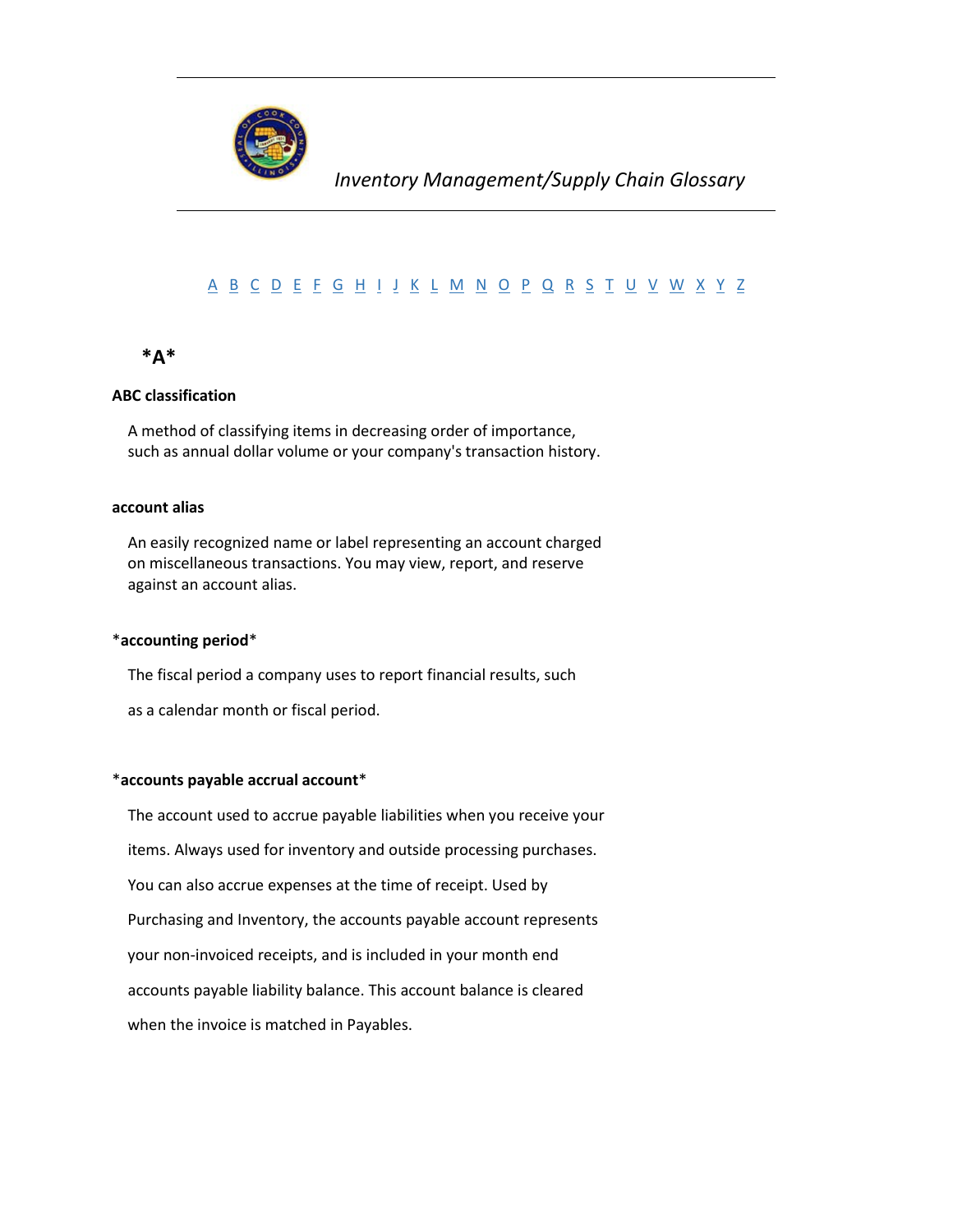## \***adjustment tolerance**\*

 Determines when Inventory does not make a cycle count adjustment. Inventory does not make an adjustment if your physical count differs from the on-hand inventory quantity by less than the specified tolerance. You define adjustment tolerance when you define an item.

## \***Alternate routing**\*

An alternate manufacturing process you can use to produce an assembly.

## \***Alternate unit of measure**\*

 All other units of measure defined for an item, excluding the primary unit of measure.

## \***Annual carrying cost**\*

 Cost of carrying inventory, defined as a percent of the dollar value of inventory per year.

## \***Approval tolerance**\*

 Determines when Inventory automatically makes a cycle count adjustment or holds adjustments for approval. You specify this as a percentage of quantity or value.

# \***Assemble-to-order (ATO)**\*

 An environment where you open a final assembly order to assemble items that customers order. Assemble-to-order is also an item attribute that you can apply to standard, model, and option class items.

# \***Available To Promise (ATP)**\*

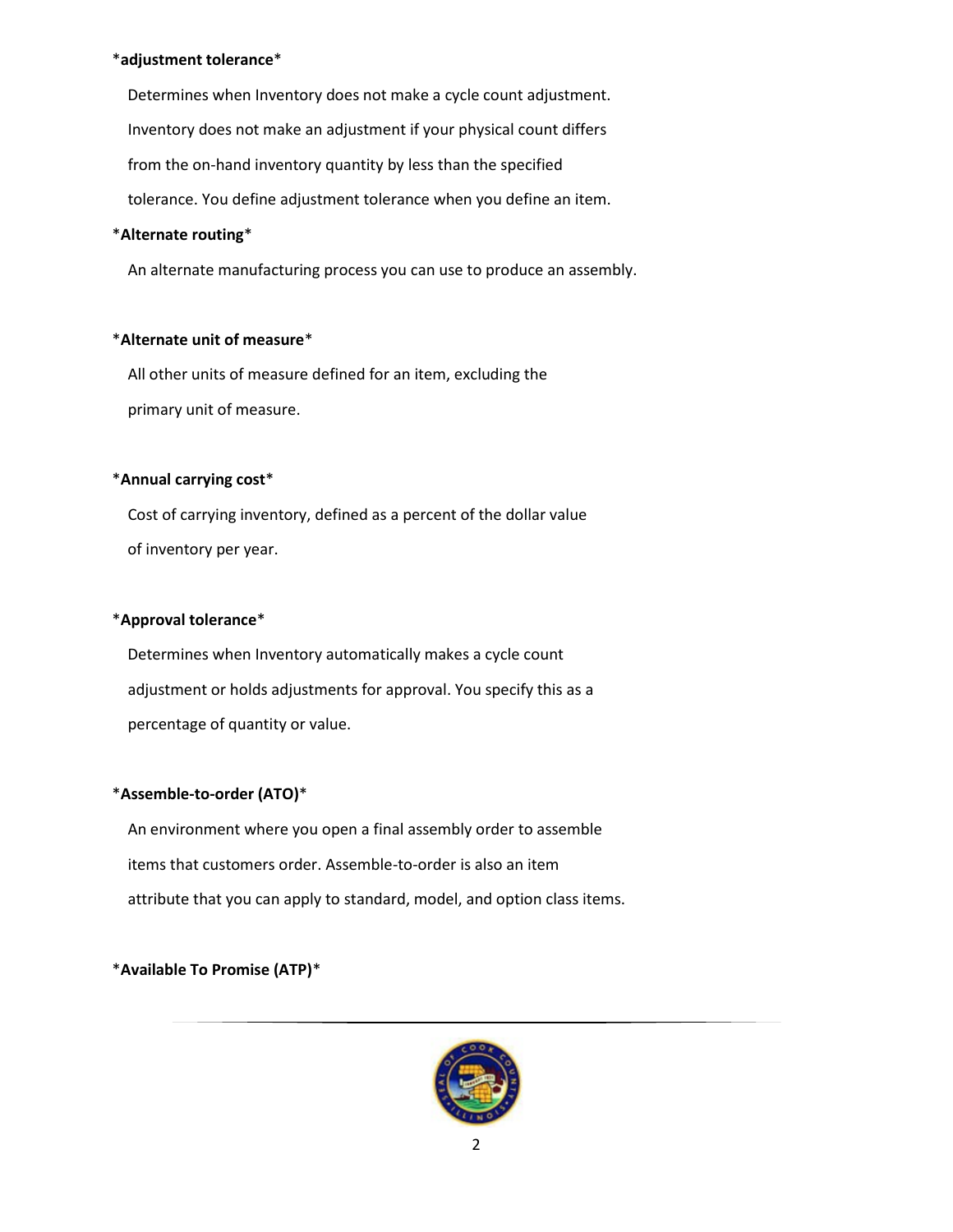The quantity of current on-hand stock, outstanding receipts and planned production which has not been committed through a reservation or placing demand. In Oracle Inventory, you define the types of supply and demand that should be included in your ATP calculation.

#### **\*Available to promise quantity\***

/See/ \*available to promise (ATP)\*

### \***Available-to-promise rule**\*

 A set of Yes/No options for various entities that the user enters in Oracle Inventory. The combination of the various entities are used to define what is considered supply and demand when calculating available to promise quantity.

## \***Available To Transact (ATT)**\*

 Quantity on hand less all reservations for the item which may be transferred within or out of inventory.

## \***Average costing**\*

 A costing method which can be used to cost transactions in both /inventory only/ and /manufacturing/ (inventory and work in process) environments. As you perform transactions, the system uses the transaction price or cost and automatically recalculates the average unit cost of your items.

#### \***Average cost variance**\*

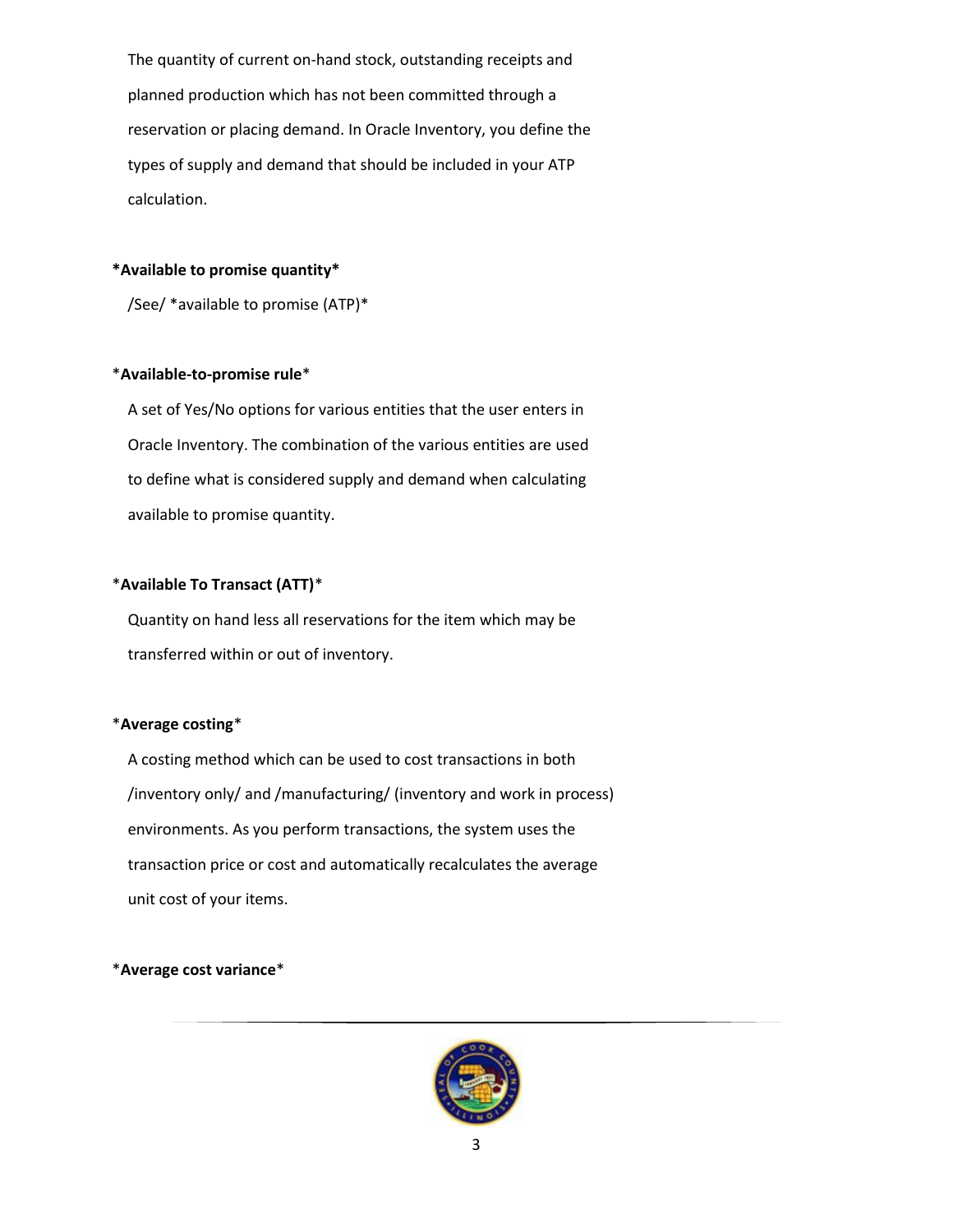A variance account used to hold amounts generated when on-hand inventory quantity is negative and the unit cost of a subsequent receipt is different from the current unit cost.

## <span id="page-3-0"></span>\***B**\*

#### \***Backward consumption days**\*

 \*\*A number of days backwards from the current date used for consuming and loading forecasts. Consumption of a forecast occurs in the current bucket and as far back as the backward consumption days. If the backward consumption days enters another bucket, the forecast also consumes anywhere in that bucket. When loading a forecast, only forecasts of the current date minus the backward consumption days are loaded. Therefore, you can use backward consumption days to load forecasts that are past due.

#### \***Bill of material**\*

 A list of component items associated with a parent item and information about how each item relates to the parent item. Oracle Manufacturing supports standard, model, option class, and planning bills. The item information on a bill depends on the item type and bill type. The most common type of bill is a standard bill of material. A standard bill of material lists the components associated with a product or subassembly. It specifies the required quantity for each component plus other information to control work in process, material planning, and other Oracle Manufacturing functions. Also known as \*product structures.\*

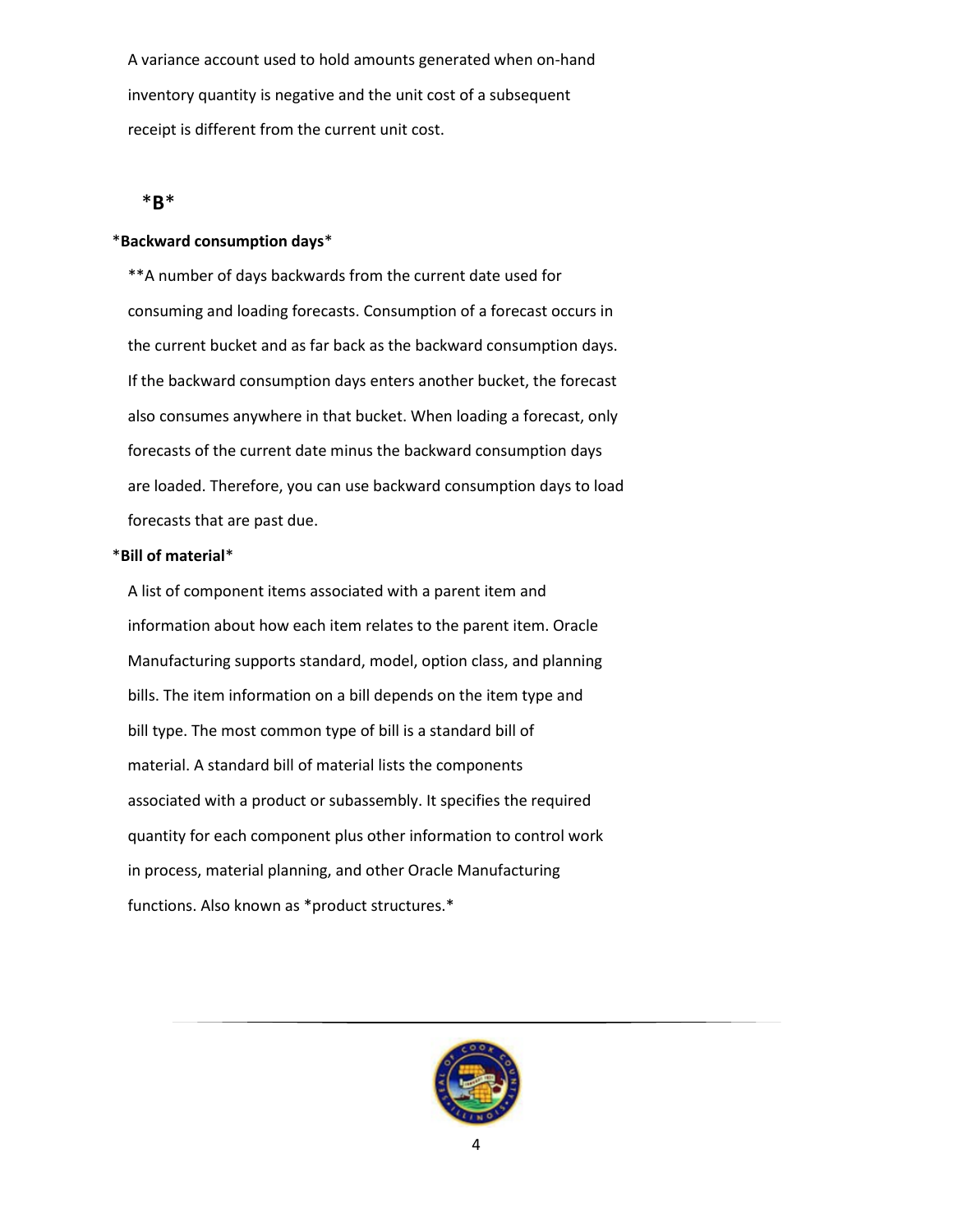#### **\*Blanket purchase agreement\***

 A type of purchase order you issue before you request actual delivery of goods or services. You normally create a blanket purchase agreement to document a long-term supplier agreement. A blanket purchase agreement may contain an effective date and an expiration date, a committed amount, or quantity. You use a blanket purchase agreement as a tool for specifying agreed prices and delivery dates for goods and services before ordering them.

#### **\*Blanket purchase order\***

/See/ \*blanket purchase agreement\*

## **\*BOM item type\***

 An item classification that determines the items you can use as components in a bill of material. BOM Item types include standard, model, option class, and planning items.

#### **\*Bulk items\***

 Component items on a bill of material not usually transacted directly to the job or repetitive schedule. Bulk items are usually charged to the work in process department where the item is consumed.

#### **\*Buyer\***

 Person responsible for placing item resupply orders with suppliers and negotiating supplier contracts.

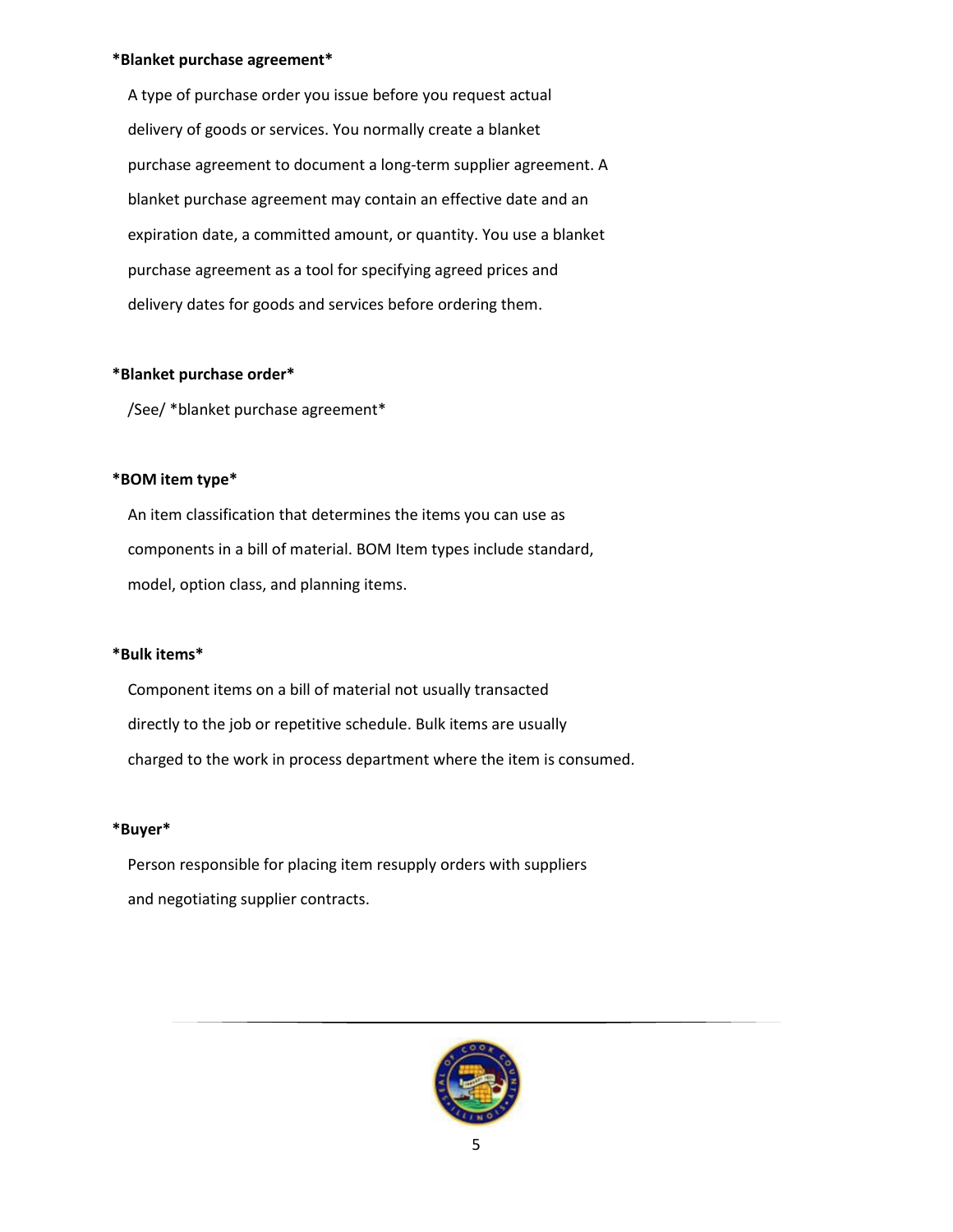### <span id="page-5-0"></span>\***Calendar type**\*

The period pattern used to define a manufacturing calendar.

## **\*Capacity requirements planning\***

 A time-phased plan comparing required capacity to available capacity, based on a material requirement plan and department/resource information. /See/ \*routing-based capacity\* and \*rate-based capacity\*

## **\*Category\***

 Code used to group items with similar characteristics, such as plastics, metals, or glass items.

## **\*Category set\***

 A feature in Inventory where users may define their own group of categories. Typical category sets include purchasing, materials, costing, and planning.

## **\*Common bill of material\***

 An assembly that uses the bill of material of another assembly as its bill. This enables you to reduce your maintenance effort by sharing the same bill structure among two or more assemblies. For example, if you have identical bills of material that produce the same product in two different organizations, you can define common bills of material for the identical structures.

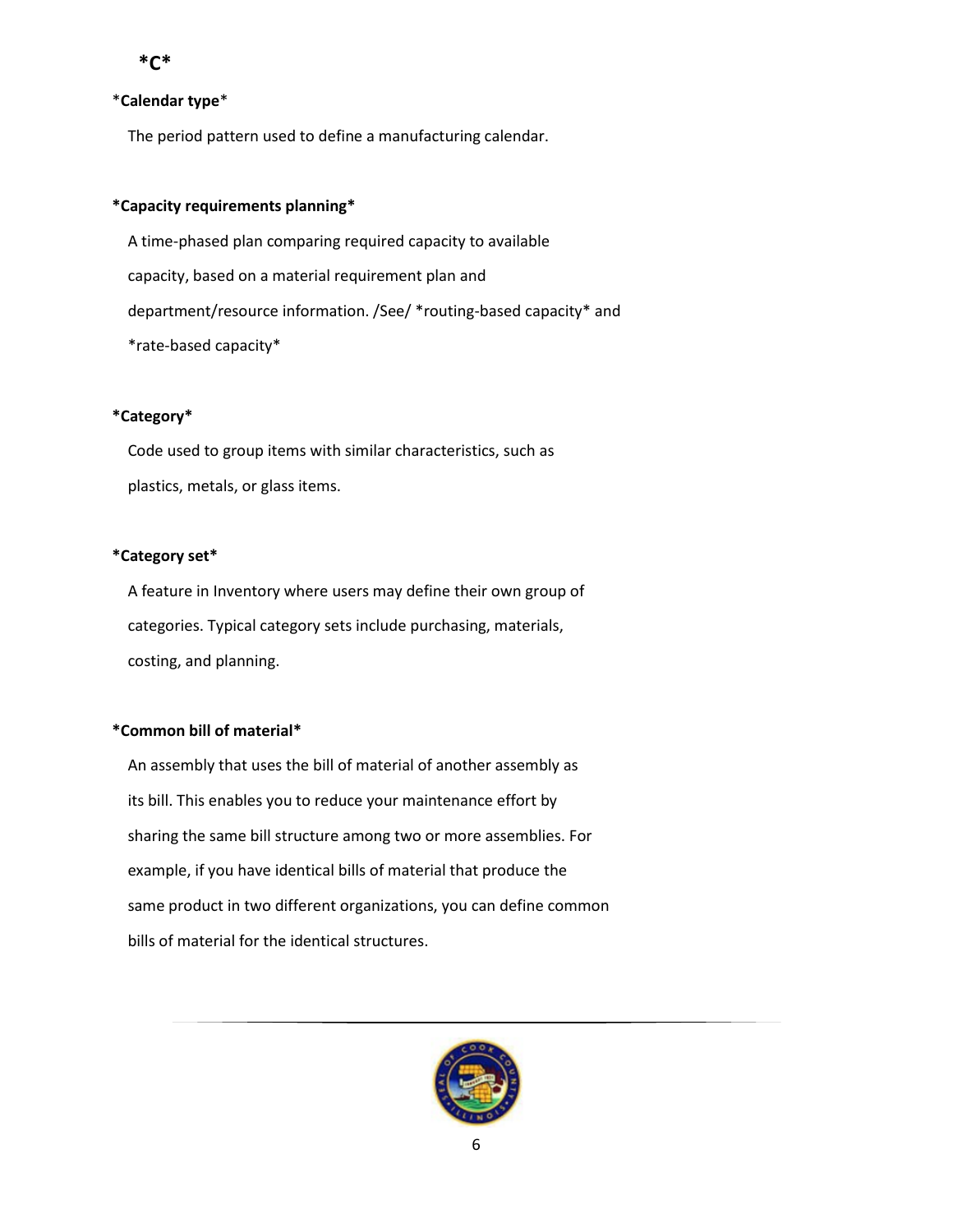#### **\*Common locator\***

 .A locator without a project or project and task reference. /See also/ \*project locator\*

#### **\*Common subinventory\***

 Subinventory that does not have a project reference into which items can be delivered and out of which items can be issued and transferred.

### **\*Component item\***

An item associated with a parent item on a bill of material.

### **\*Concurrent manager\***

 Components of your applications concurrent processing facility that monitor and run time-consuming tasks for you without tying up your terminal. Whenever you submit a request, such as running a report, a concurrent manager does the work for you, letting you perform many tasks simultaneously.

## \***Concurrent process**\*

 A task in the process of completing. Each time you submit a task, you create a new concurrent process. A concurrent process runs simultaneously with other concurrent processes (and other activities on your computer) to help you complete multiple tasks at once with no interruptions to your terminal.

#### **\*Concurrent queue\***

 A list of concurrent requests awaiting completion by a concurrent manager. Each concurrent manager has a queue of requests waiting in

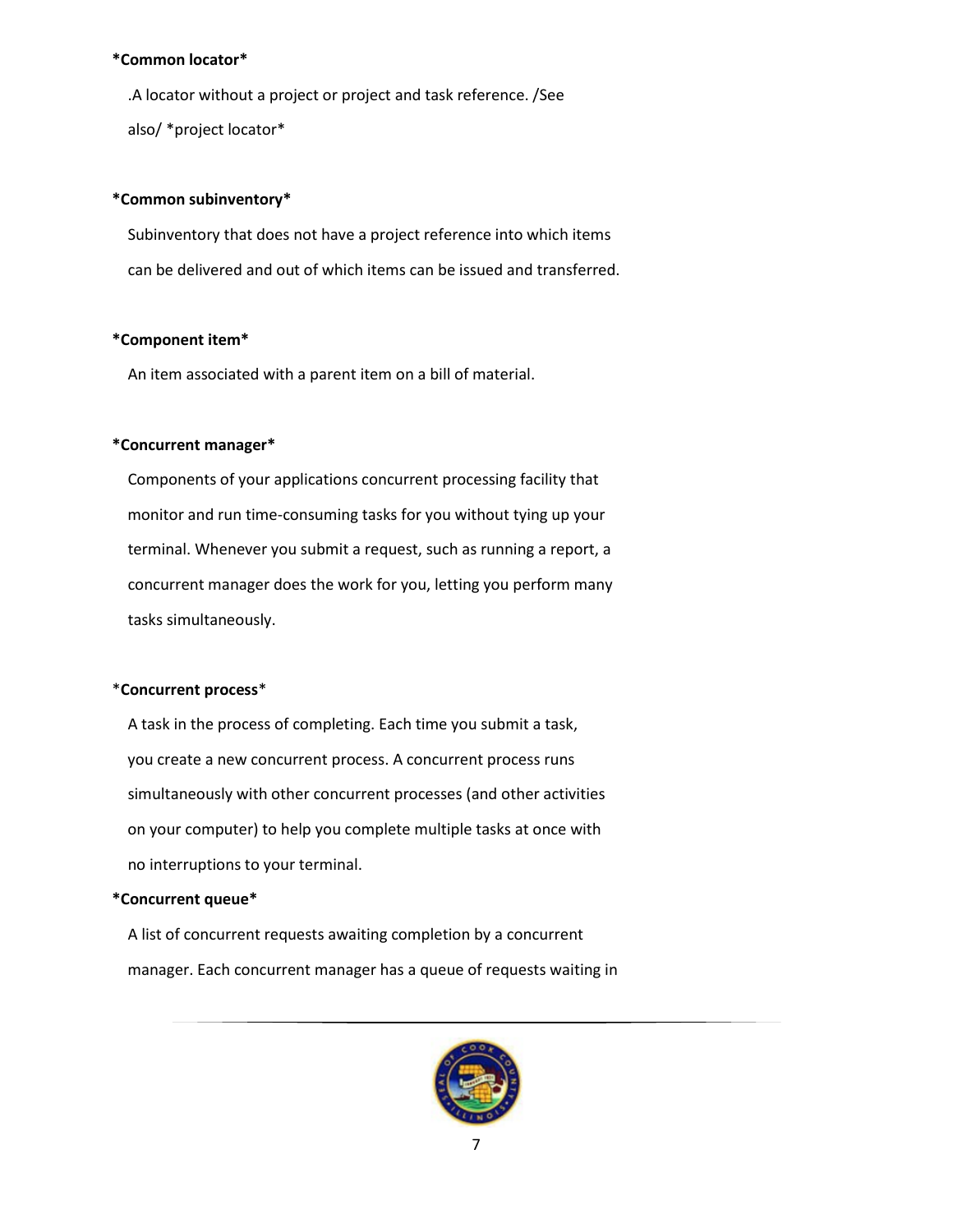line. If your system administrator sets up simultaneous queuing, your request can wait to run in more than one queue.

#### **\*Concurrent request\***

 A request to complete a task for you. You issue a request whenever you submit a task, such as running a report. Once you submit a task, the concurrent manager automatically takes over for you, completing your request without further involvement from you, or interruption to your work. Concurrent managers process your request according to when you submit the request and the priority you assign to your request. If you do not assign a priority to your request, your application prioritizes the request for you.

### **\*Configuration\***

 A product a customer orders by choosing a base model and a list of options. It can be shipped as individual pieces as a set (kit) or as an assembly (configuration item).

## **\*Consume shortage backward\***

 An option used to calculate ATP information by using surplus quantity from prior periods to cover a period shortage.

## **\*Consume shortage forward\***

 An option used to calculate ATP information by using surplus quantity from future ATP periods to cover a period shortage.

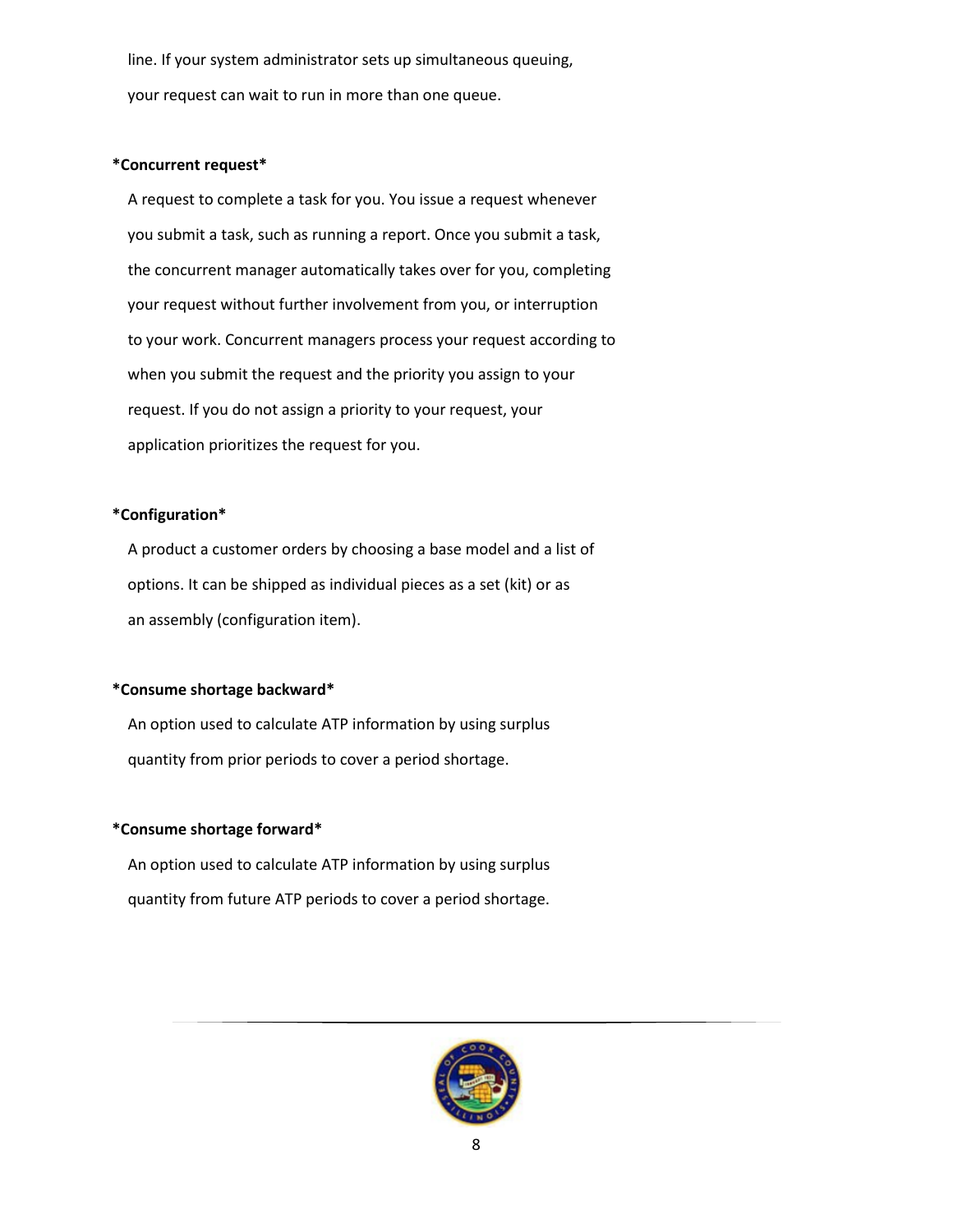#### **\*Cost element\***

 A classification for the cost of an item. Oracle Manufacturing supports five cost elements: material, material overhead, resource, outside processing, and overhead.

## **\*Cost type\***

 A set of costs for items, activities, resources, outside processing, and overheads. You may have unlimited cost types for each organization, but only one is used to record cost transactions. The Frozen Standard cost type is used for standard costing; the Average Costs type is used for Average costing. Others could be defined for simulation or temporary purposes.

## **\*Cost variance\***

 The difference between the actual and expected cost. Oracle Manufacturing and Payables supports the following cost variances: invoice price, resource rate, and standard cost variances.

#### **\*Count point operation\***

 A default operation to move to and from where you record move and charge resource transactions. Also known as \*pay point\*.

## **\*Cross reference\***

A user-defined link from an item number to another piece of information.

### **\*Cumulative manufacturing lead time\***

The total time required to make an item if you had all raw materials

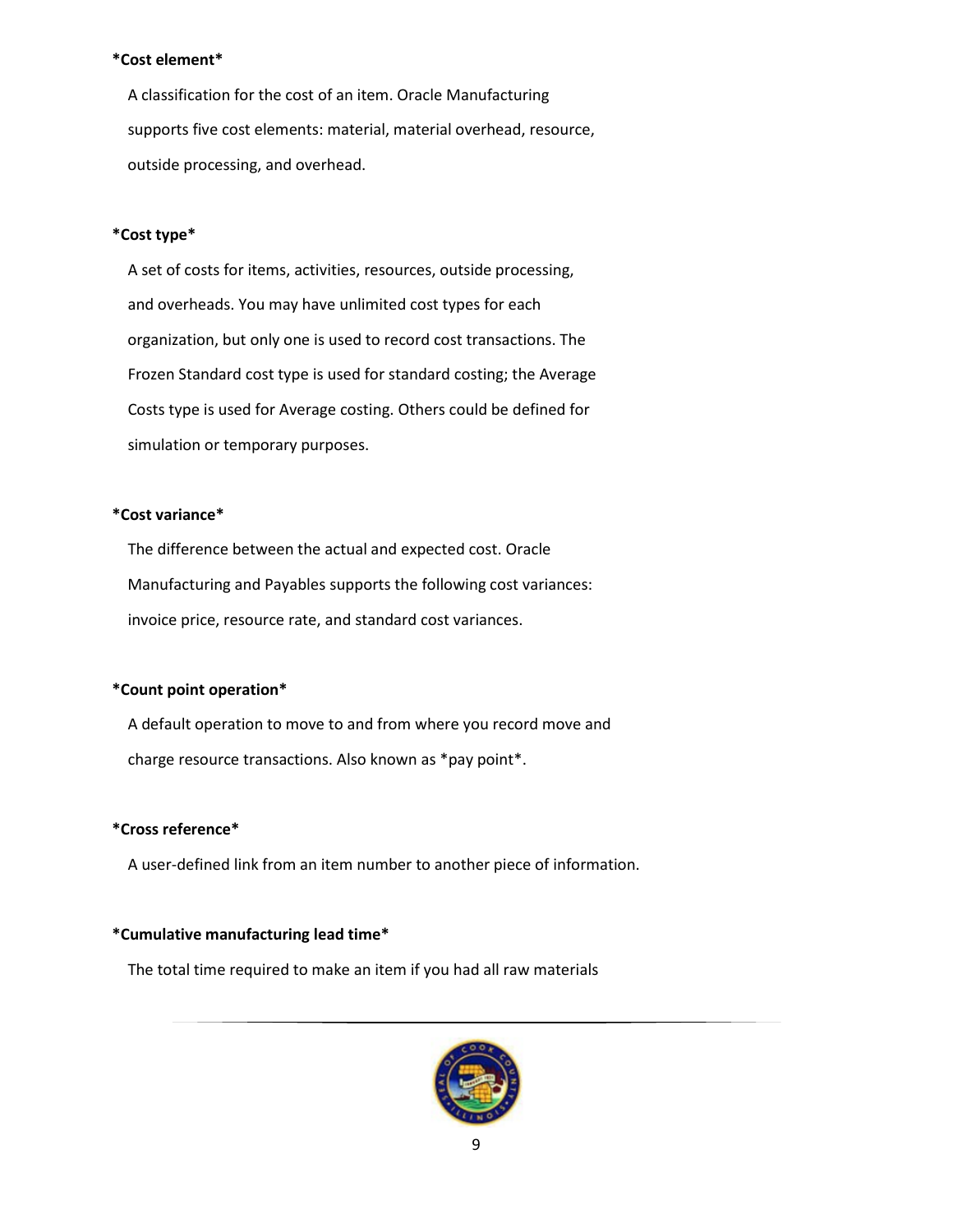in stock but had to make all subassemblies level by level. Bills of Material automatically calculates this value. Purchased items have no cumulative manufacturing lead time.

## **\*Cumulative total lead time\***

 The total time required to make an item if no inventory existed and you had to order all the raw materials and make all subassemblies level by level. Bills of Material automatically calculates this value.

## **\*Current average cost\***

 The current weighted average cost per unit of an item before a transaction is processed. /See/ new average cost.

## **\*Current on-hand quantity\***

Total quantity of the item on-hand before a transaction is processed.

## **\*Cutoff date\***

An indication of the last date to be included in a plan or horizon.

## **\*Cycle counting\***

 An inventory accuracy analysis technique where inventory is counted on a cyclic schedule rather than once a year.

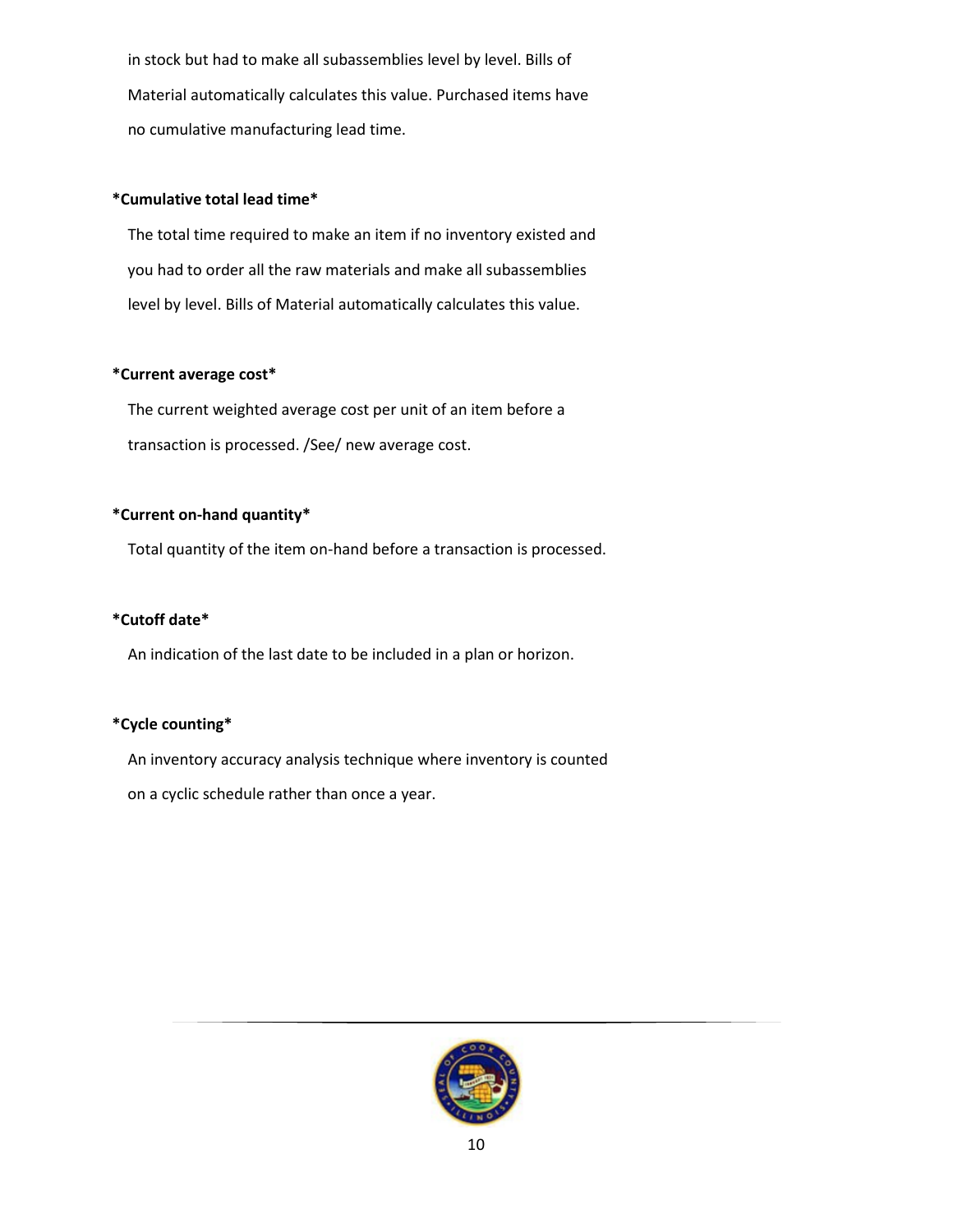## <span id="page-10-0"></span> **\*D\***

## **\*Delete entity\***

An item, bill of material or routing you choose to delete.

### **\*Delete group\***

A set of items, bills, and routings you choose to delete.

### **\*Delete subentity\***

A component or operation you choose to delete.

### **\*Deletion constraint\***

 A business rule that restricts the entities you can delete. A deletion constraint is a test that must succeed before an item, bill, or routing can be deleted.

## **\*Demand\***

 Projected inventory issue transactions against an item. For Order Entry, it is an action you take to communicate current or future product needs to manufacturing.

## **\*Demand class\***

 A classification of demand to allow the master scheduler to track and consume different types of demand. A demand class may represent a particular grouping of customers, such as government and commercial customers. Demand classes may also represent different sources of demand, such as retail, mail order, and wholesale.

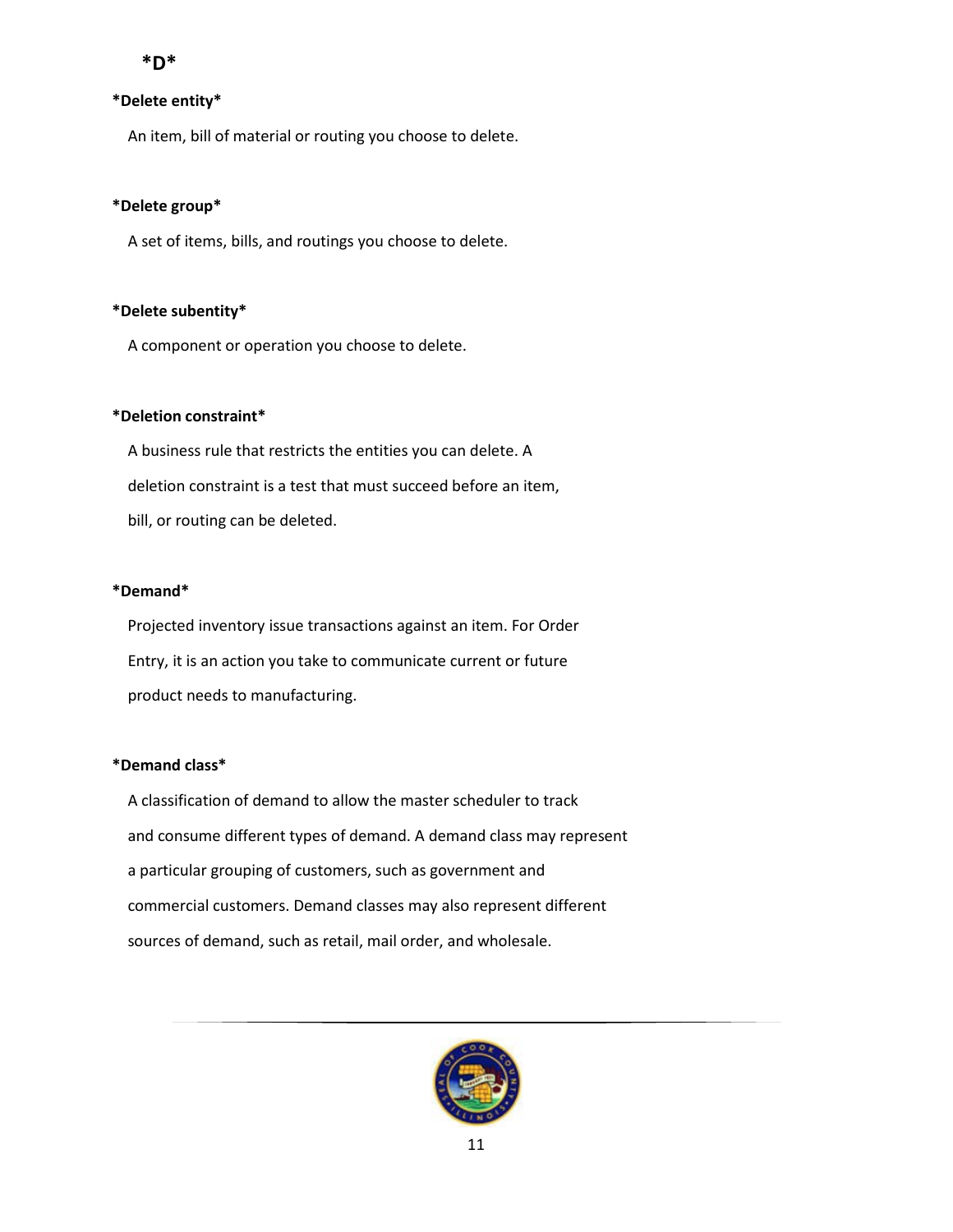#### **\*Demand history\***

Historical inventory issue transactions against an item.

### **\*Demand interface\***

 A data collection point that collects and stores all sales order demand and reservation information.

### **\*Destination organization\***

 An inventory organization that receives item shipments from a given organization.

### **\*Discrete job\***

 A production order for the manufacture of a specific (discrete) quantity of an assembly, using specific materials and resources, in a limited time. A discrete job collects the costs of production and allows you to report those costs--including variances--by job. Also known as \*work order\* or \*assembly order.\*

## **\*Discrete manufacturing\***

 A manufacturing environment where you build assemblies in discrete jobs or batches. Different from a repetitive production environment where you build assemblies on production or assembly lines at a daily rate.

## **\*Dynamically defined serial number\***

 Creating and assigning serial numbers as you need them, instead of creating serial numbers before their assignment.

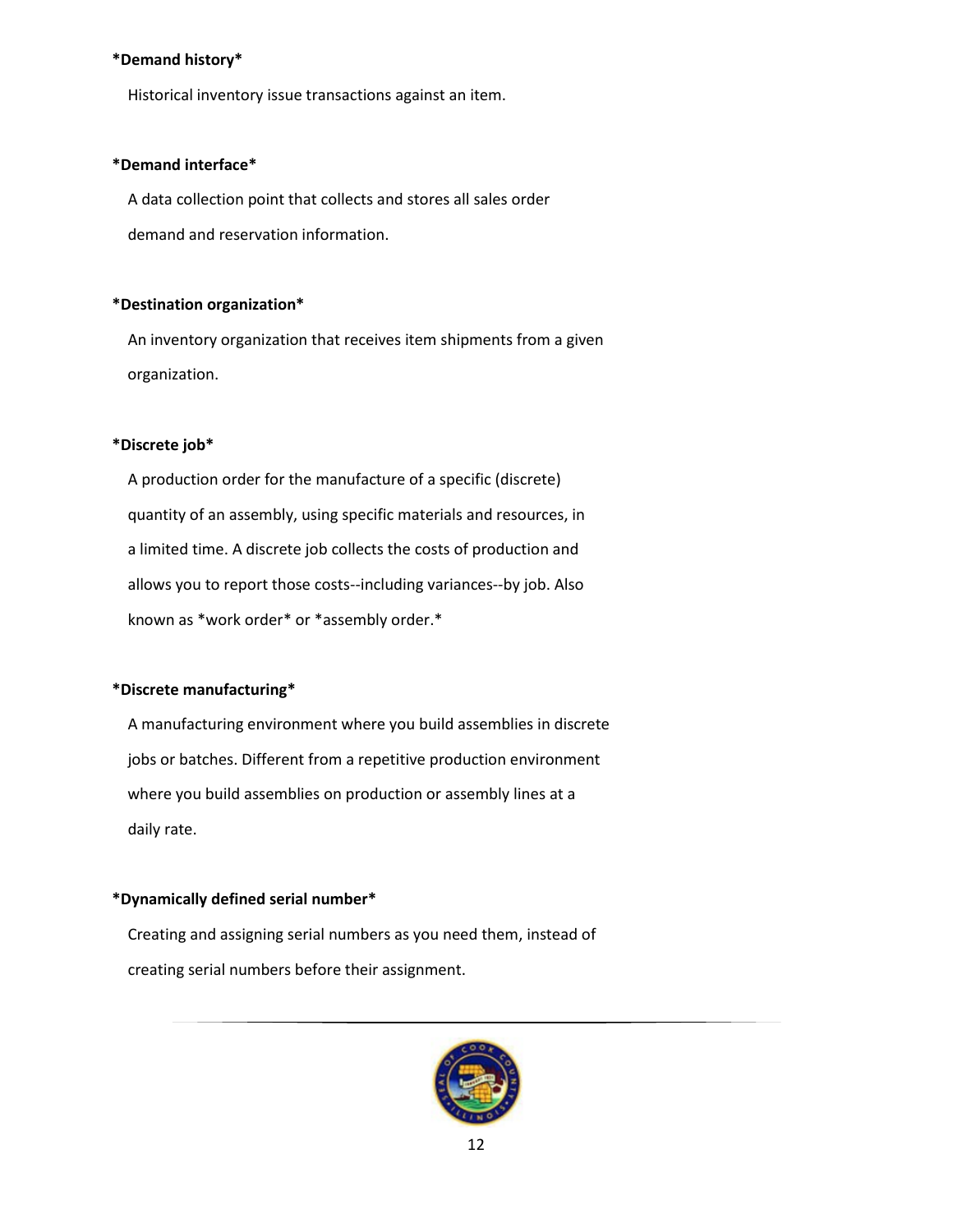<span id="page-12-0"></span> **\*E\***

### **\*Encumbrance\***

/See/ \*purchase order encumbrance\*.

## **\*Encumbrance type\***

 An encumbrance category that allows you to track your expenditures according to your purchase approval process and better control your planned expenditures. You can set up separate encumbrance types for each stage in your purchasing cycle to track your spending at each level. Examples of encumbrance types are commitments (requisition encumbrances) and obligations (purchase order encumbrances).

### **\*End item\***

 Any item that can be ordered or sold. /See/ \*finished good\* and \*product\*

## **\*Engineering change order (ECO)\***

 A record of revisions to one or more items usually released by engineering.

#### **\*Engineering item\***

 A prototype part, material, subassembly, assembly, or product you have not yet released to production. You can order, stock, and build engineering items.

# <span id="page-12-1"></span> **\*F\***

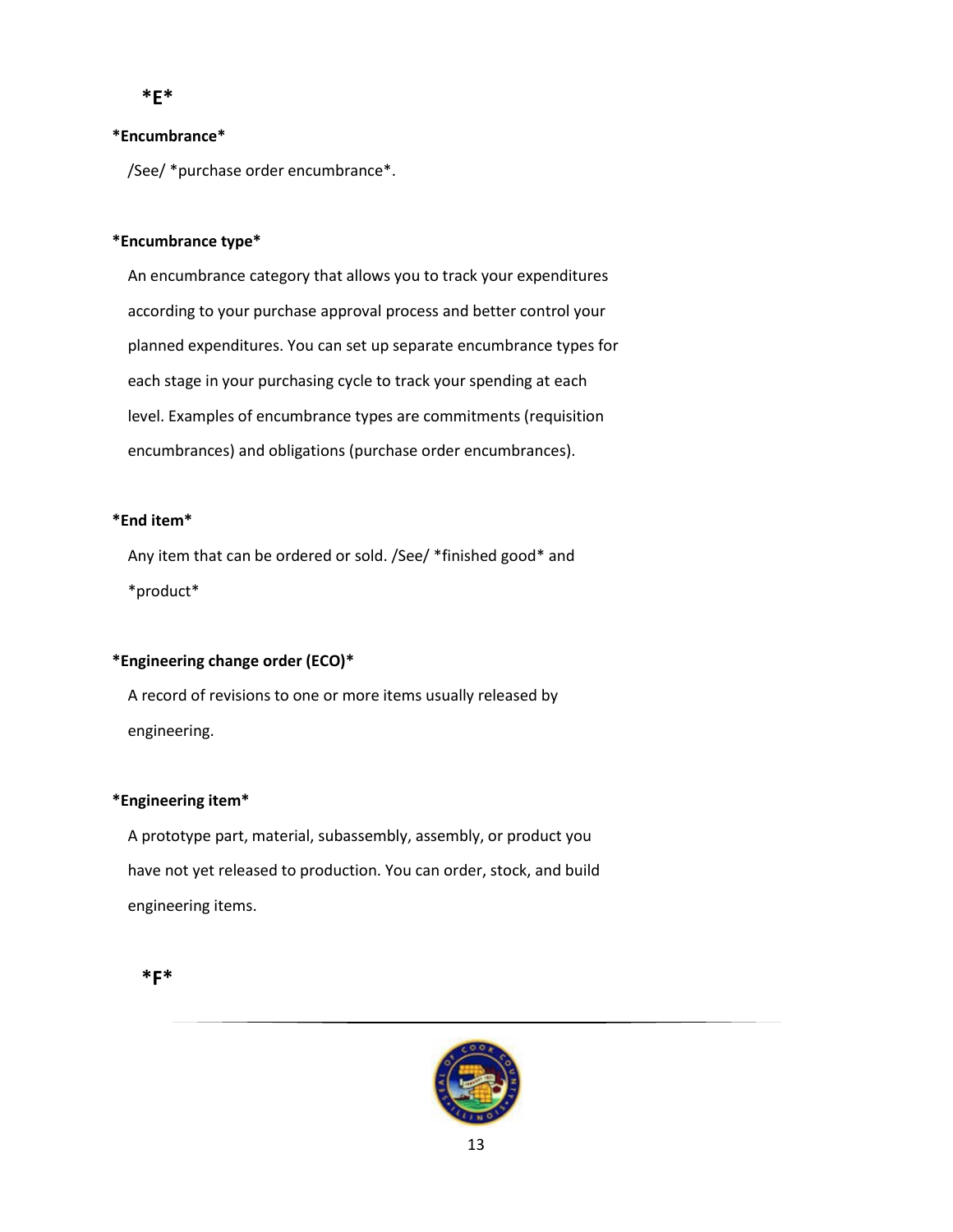## **\*FIFO costing\***

 Costing method where it is assumed that items that were received earliest are transacted first.

### **\*Finished good\***

Any item subject to a customer order or forecast. /See also/ \*product\*

### **\*Firm planned order\***

 An MRP-planned order that is firmed using the Planner Workbench. This allows the planner to firm portions of the material plan without creating discrete jobs or purchase requisitions. Unlike a firm order, a MRP firm planned order does not create a natural time fence for an item.

### **\*Fixed Days Supply\***

 An item attribute the planning process uses to modify the size and timing of planned order quantities for the item. The planning process suggests planned order quantities that cover net requirements for the period defined by the value you enter here. The planning process suggests one planned order for each period. Use this attribute, for example, to reduce the number of planned orders the planning process would otherwise generate for a discretely planned component of a repetitively planned item.

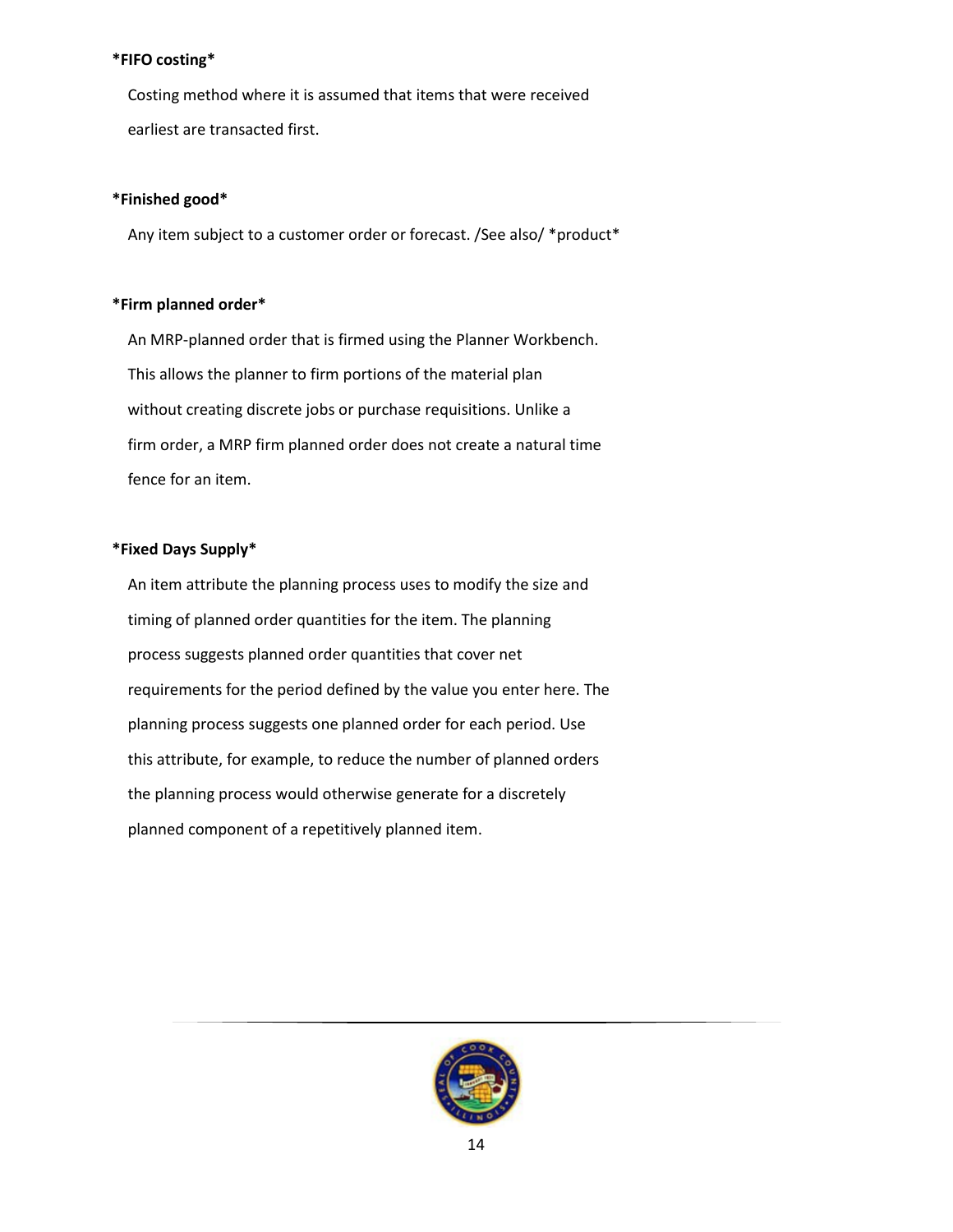### **\*Fixed lead time\***

 The portion of the time required to make an assembly independent of order quantity, such as time for setup or teardown.

#### **\*Fixed Lot Size Multiplier\***

 An item attribute the planning process uses to modify the size of planned order quantities or repetitive daily rates for the item. For discretely planned items, when net requirements fall short of the fixed lot size multiplier quantity, the planning process suggests a single order for the fixed lot size multiplier quantity. When net requirements for the item exceed the fixed lot size multiplier quantity, the planning process suggests a single order with an order quantity that is a multiple of the fixed lot size multiplier quantity. For repetitively planned items, when average daily demand for a repetitive planning period falls short of the fixed lot size multiplier quantity, the planning process suggests a repetitive daily rate equal to the fixed lot size multiplier quantity. When average daily demand for a repetitive planning period exceeds the fixed lot size multiplier quantity, the planning process suggests a repetitive daily rate that is a multiple of the fixed lot size multiplier quantity.

#### **\*Fixed order quantity\***

 An item attribute the planning process uses to modify the size of planned order quantities or repetitive daily rates for the item. When net requirements fall short of the fixed order quantity, the planning process suggests the fixed order quantity. When net

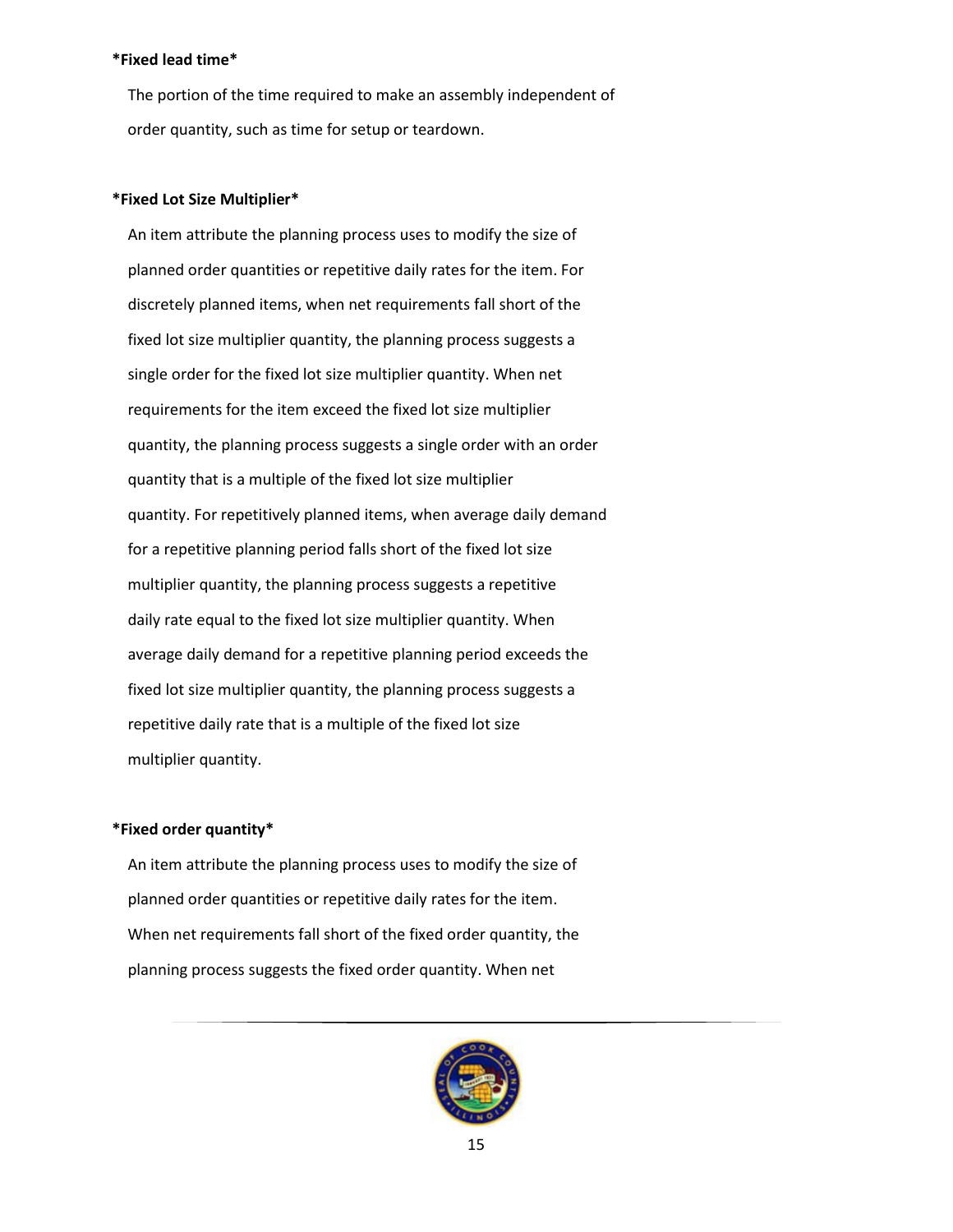requirements for the item exceed the fixed order quantity, the planning process suggests multiple orders for the fixed order quantity. For discretely planned items, use this attribute to define a fixed production or purchasing quantity for the item. For repetitively planned items, use this attribute to define a fixed production rate for the item. For example, if your suppliers can only supply the item in full truckload quantities, enter the full truckload quantity as the fixed order quantity for the item.

#### **\*Freight on board (FOB)\***

/See/ \*freight on board\*.

## **\*Focus forecasting\***

 A simulation-based forecasting process that looks at past inventory activity patterns to determine the best simulation for predicting future demand.

#### **\*Forecast\***

 An estimate of future demand on inventory items. A forecast contains information on the original and current forecast quantities (before and after consumption), the confidence factor, and any specific customer information. You can assign any number of inventory items to the forecast and use the same item in multiple forecasts. For each inventory item you specify any number of forecast entries.

#### **\*Forecast consumption\***

The process of subtracting demand generated by sales orders from

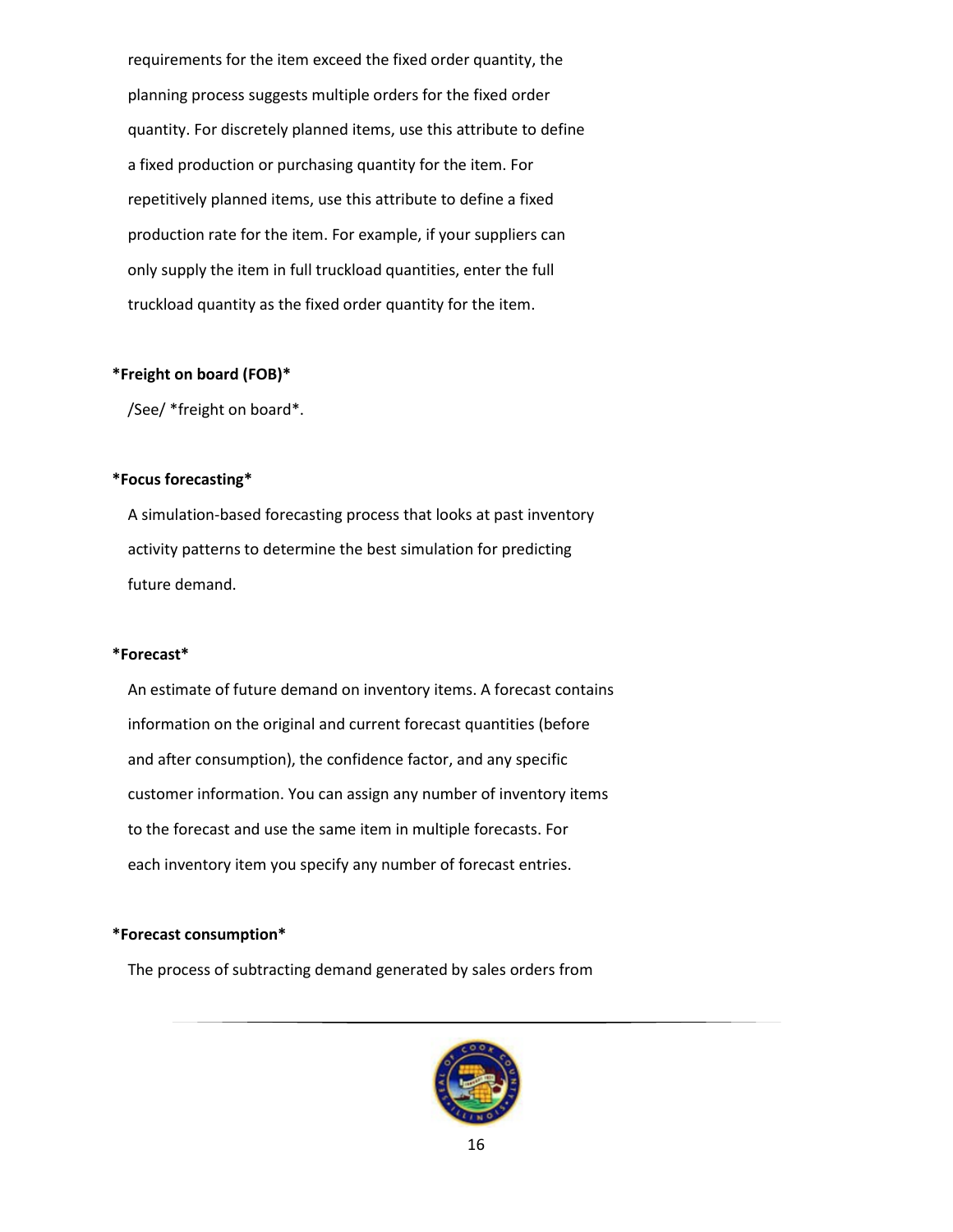forecasted demand thereby preventing demand being counted twice in the planning period.

### **\*Forecast date\***

 The date for a forecast entry for an item. A forecast for an item has a forecast date and an associated quantity.

## **\*Forecast demand\***

 A part of your total demand that comes from forecasts, not actual sales orders.

## **\*Forecast end date\***

 A forecast end date implies that until that date, the same quantity is scheduled for each day, week, or period that falls between the forecast date and the end date. A forecast date with no forecast end date is the quantity for that particular day, week, or period, depending on the bucket size.

#### **\*Forecast entry\***

 A forecast for an inventory item stated by a date, an optional rate end date, and quantity.

#### **\*Forecast explosion\***

 Explosion of the forecast for planning and model bills of material. The forecasted demand for the planning or model bill is passed down to create forecasted demand for its components. You can choose to explode the forecast when loading a forecast.

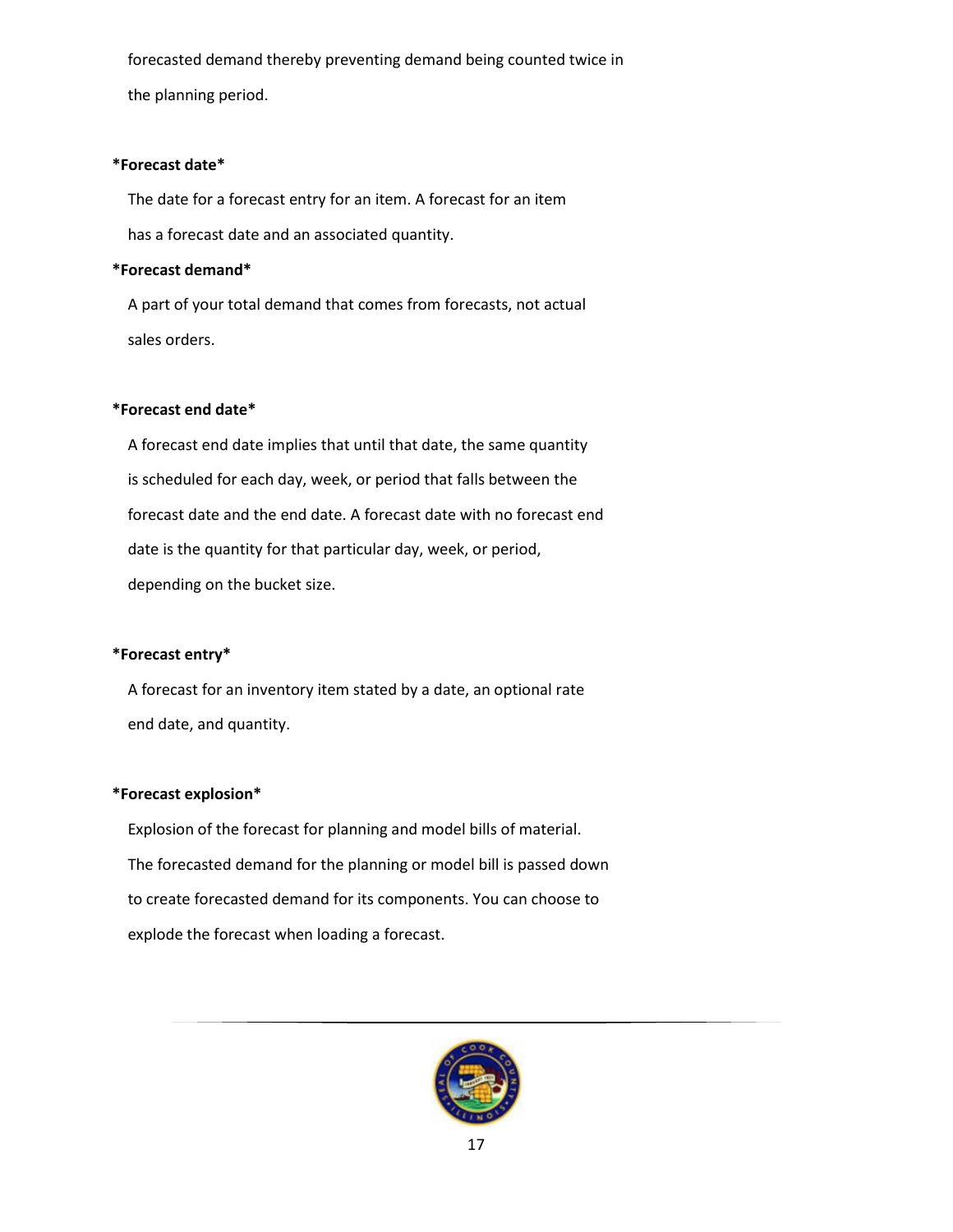#### **\*Forecast level\***

 The level at which a forecast is defined. Also, the level at which to consume a forecast. Example forecast levels include items, customers, customer bill-to, and customer ship to locations.

#### **\*Forecast load\***

 The process of copying one or more source forecasts into a single destination forecast. When copying forecasts, you can choose to overwrite all or a subset of existing entries in the destination forecast, specify whether to explode the source forecast, and specify whether to consume the source forecast. You can choose to modify the source forecast by a modification percent, or roll the source forecast forward or backward by a specified number of carry forward days. You can also load compiled statistical and focus forecasts from Inventory, and you can use the forecast interface table to load forecasts into Master Scheduling/MRP from external sources.

#### **\*Forecast set\***

 A group of complementing forecasts. For each forecast set, you specify a forecast level, consumption use, update time fence days, outlier update percents, disable date, default time bucket and demand class. A forecast set can have one or many forecasts within it.

#### **\*Forward consumption days\***

 A number of days forward from the current date used for consuming and loading forecasts. Consumption of a forecast occurs in the

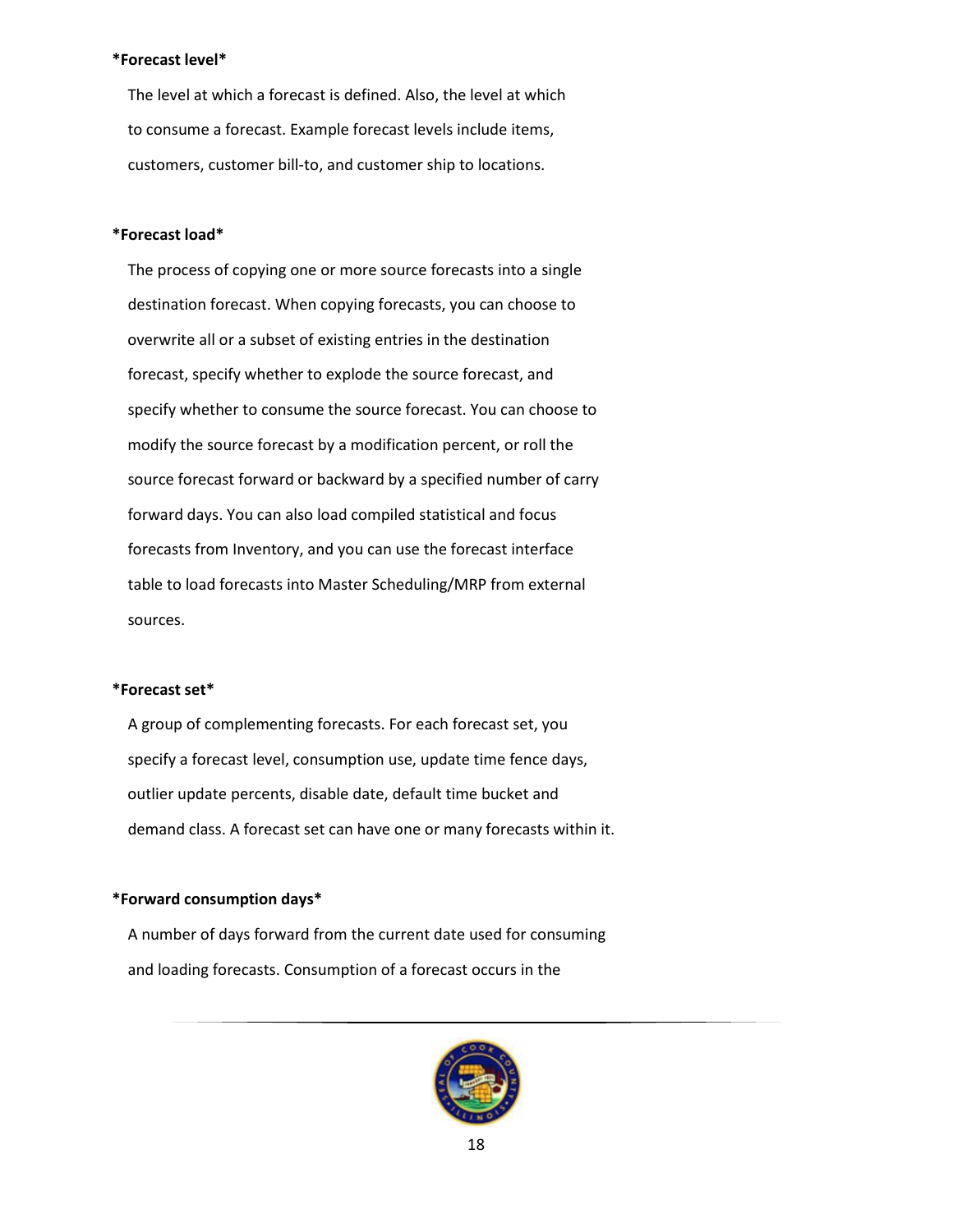current bucket and as far forward as the forward consumption days. If the forward consumption days enters another bucket, the forecast consumes anywhere in that bucket, as well.

### **\*Freight on board\***

 \*(FOB)\* The point or location where the ownership title of goods is transferred from the seller to the buyer.

### **\*Freight carrier\***

 A commercial company used to send item shipments from one address to another.

### **\*Frozen costs\***

 Costs currently in use for an operation, process, or item including resources, material and overhead charges. Under standard costing, you use the frozen costs for your cost transactions.

## <span id="page-18-0"></span>**\*G\***

## **\*General ledger transfer\***

 The process of creating a postable batch for the general ledger from summarized inventory/work in process activity for a given period. Using Journal Import in General Ledger, you can create a postable batch in your general ledger. After running Journal Import, you can post your journal using the General Ledger posting process.

## <span id="page-18-1"></span>**\*H\***

## \***Hit/miss tolerance**\*

A limit you define for the difference between the on-hand quantity

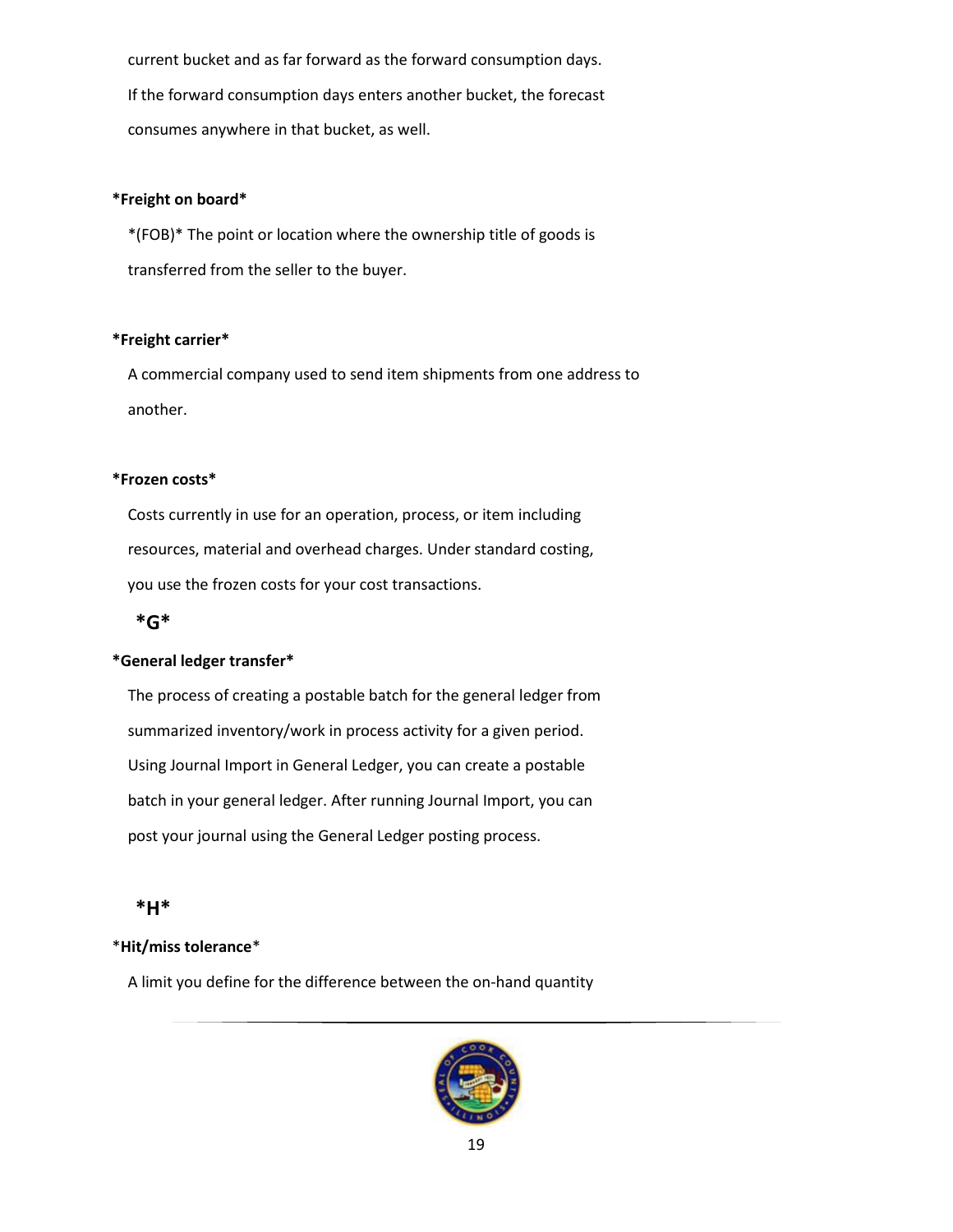and the actual cycle count quantity. You express positive and negative hit/miss tolerances as percentages of the on-hand quantity.

#### <span id="page-19-0"></span>**\*I\***

#### **\*Initialization\***

 Defines cycle count classes and items, based on an already existing ABC compile.

### \***Inter-organization transfer\***

 Transfer of items from one inventory organization to another You can have freight charges and transfer credits associated with inter-organization transfer. You can choose to ship items directly or have them go through intransit inventory.

## **\*Intransit inventory\***

 Items being shipped from one inventory organization to another. While items are intransit you can view and update arrival date, freight charges, and so on.

#### **\*Inventory controls\***

Parameter settings that control how Inventory functions.

#### **\*Inventory item\***

 Items you stock in inventory. You control inventory for inventory items by quantity and value. Typically, the inventory item remains an asset until you consume it. You recognize the cost of an inventory item as an expense when you consume it or sell it. You

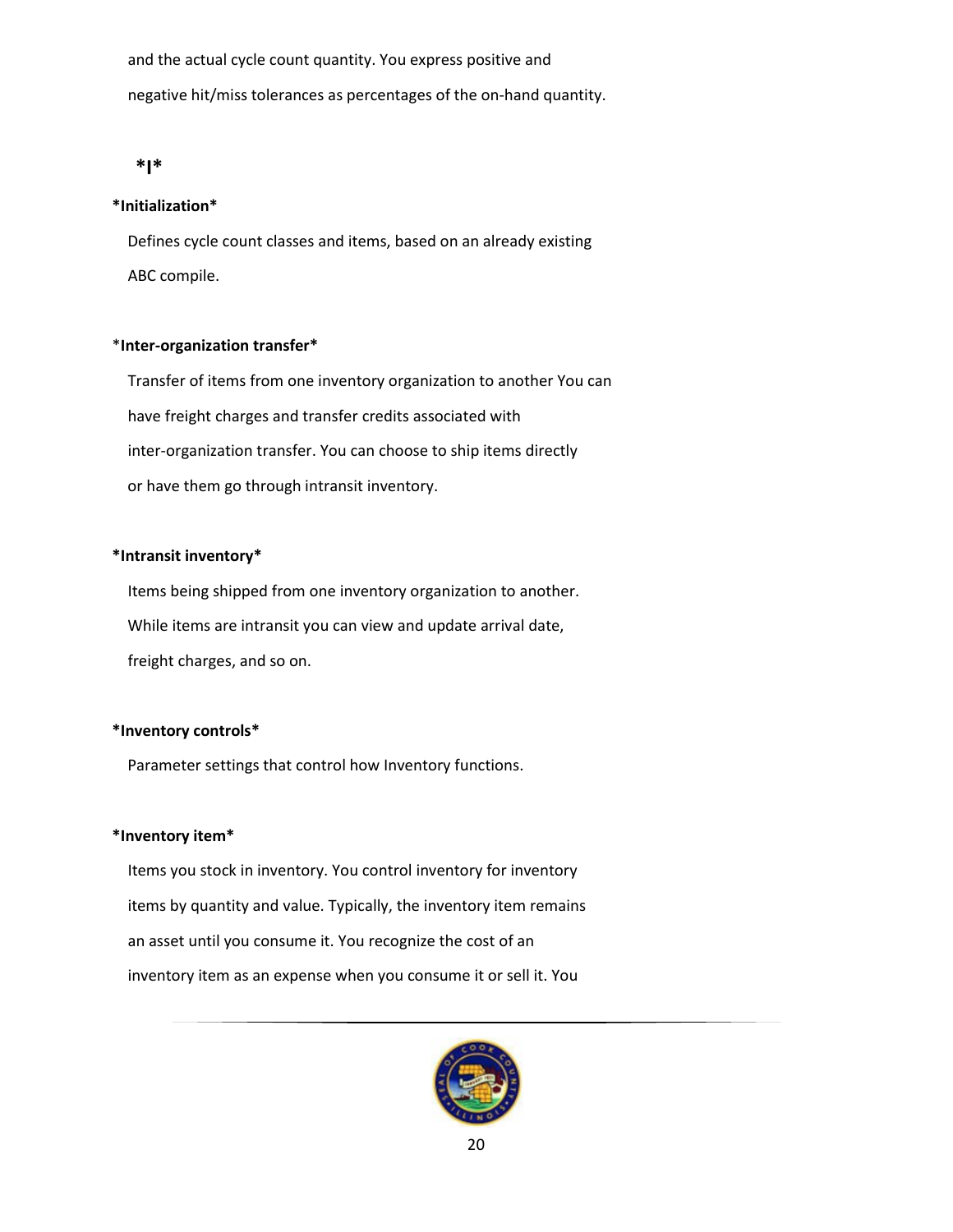generally value the inventory for an item by multiplying the item standard cost by the quantity on hand.

#### **\*Inventory parameters\***

 The set of controls, default options, and default account numbers that determine how Inventory functions.

## **\*Item attribute control level\***

 To maintain item attributes at the item master attribute level or the organization specific level by defining item attribute control consistent with your company policies. For example, if your company determines serial number control at headquarters regardless of where items are used, you define and maintain serial number attribute control at the item master level. If each organization maintains serial number control locally, they maintain those attributes at the organization specific level.

#### **\*Item attributes\***

 Specific characteristics of an item, such as order cost, item status, revision control, COGS account, etc.

#### **\*Item category**\*

/See/ \*category\*.

## **\*Item master level attribute\***

 An item attribute you control at the item master level as opposed to controlling at the organization level.

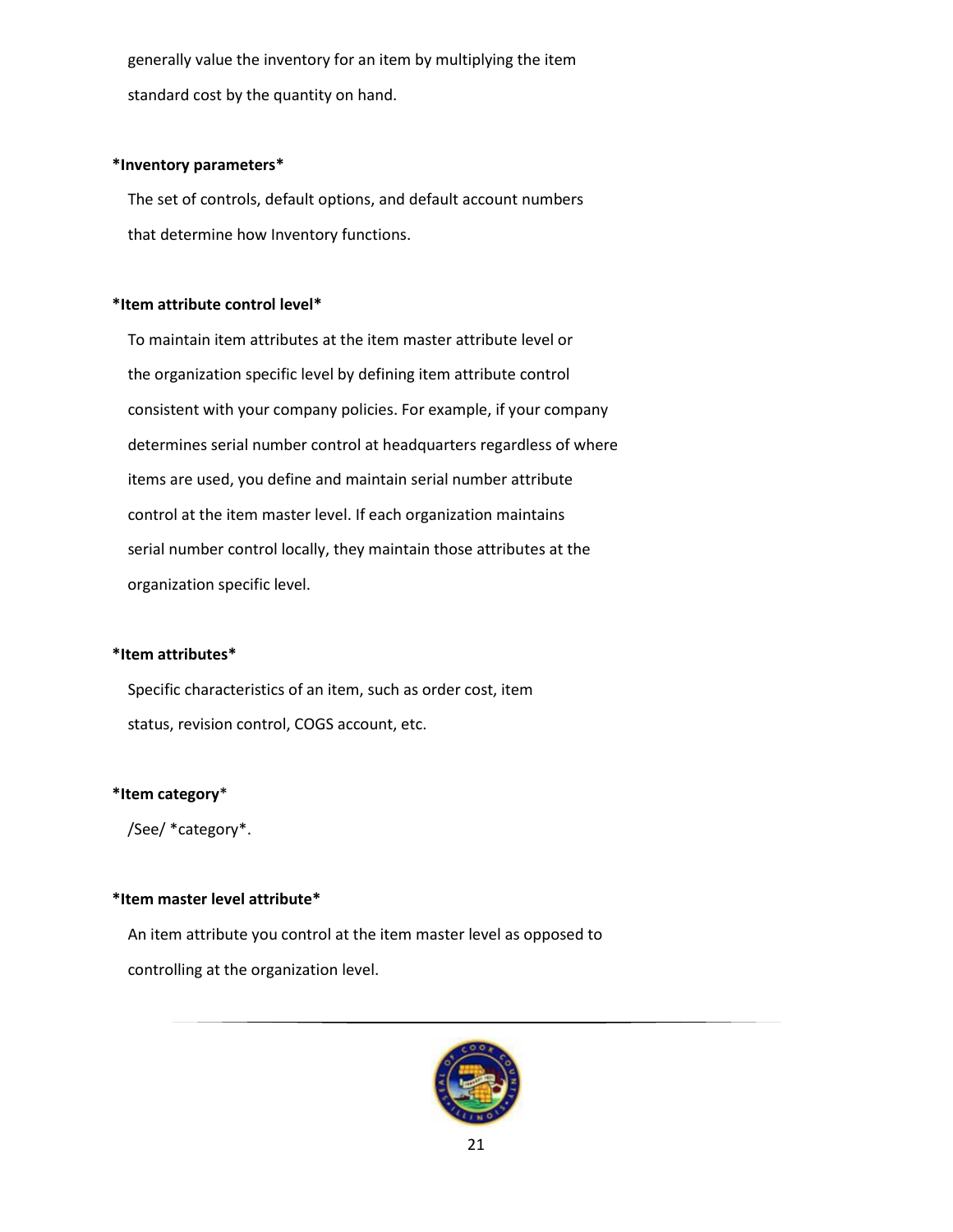### **\*Item status\***

Code used to control the transaction activity of an item.

## **\*Item Validation Organization\***

 The organization that contains your master list of items. You define it by setting the /OE: Item Validation Organization/ profile option. /See also/ organization.

```
 *J*
```
<span id="page-21-1"></span>

## **\*Kit\***

 An item that has a standard list of components (or included items) you ship when you process an order for that item. A kit is similar to a pick-to-order model because it has shippable components, but it has no options and you order it directly by its item number, not using the configuration selection screen.

# <span id="page-21-2"></span>**\*L\***

## **\*LIFO costing\***

 Costing method where it is assumed that items that were received most recently are transacted first.

## **\*Locator\***

 Physical area within a subinventory where you store material, such as a row, aisle, bin, or shelf.

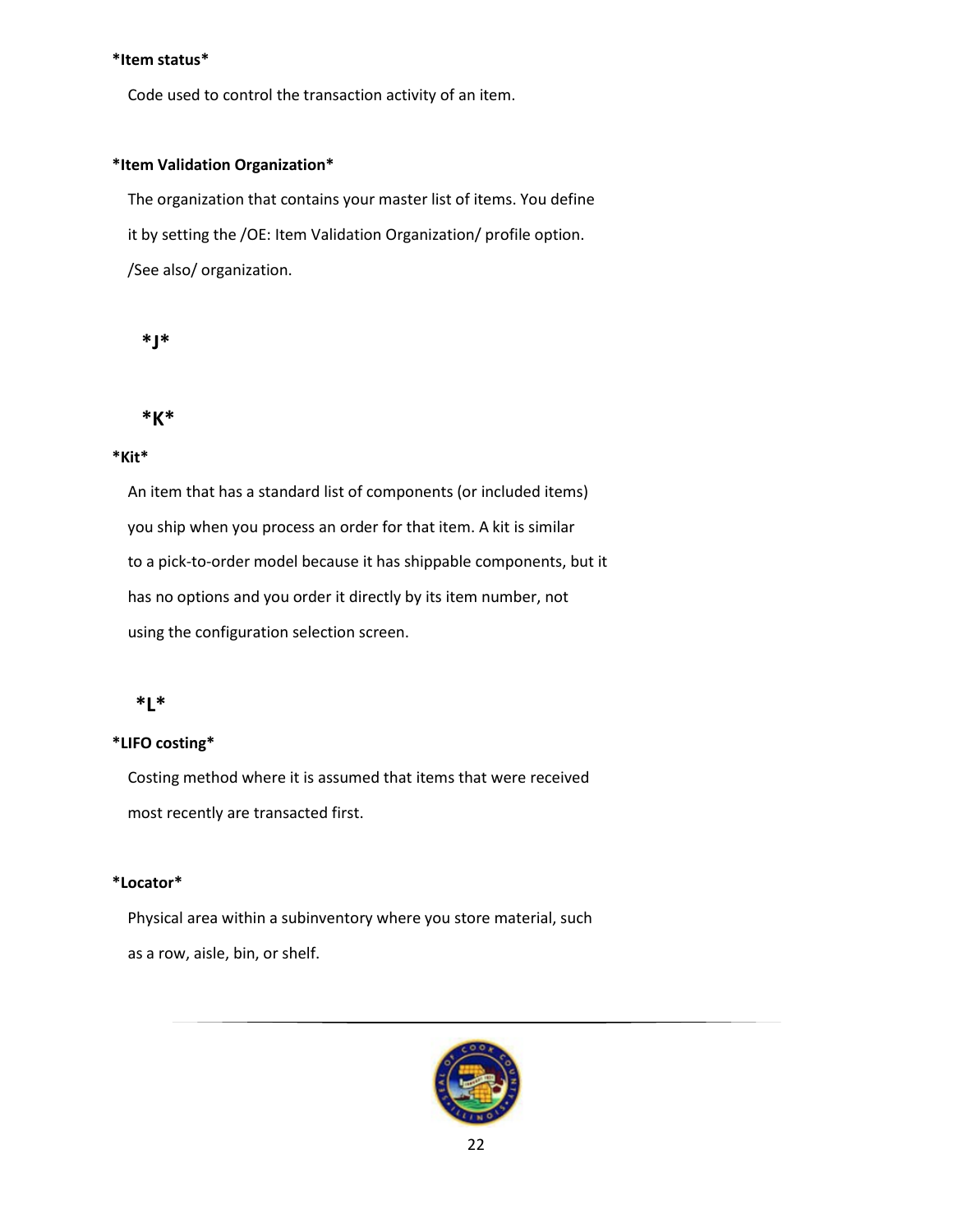## **\*Locator control\***

 An Oracle Manufacturing technique for enforcing use of locators during a material transaction.

## **\*Logical organization\***

 A business unit that tracks items for accounting purposes but does not physically exist. /See/ \*organization\*.

## **\*Lot\***

A specific batch of an item identified by a number.

## **\*Lot control\***

 An Oracle Manufacturing technique for enforcing use of lot numbers during material transactions thus enabling the tracking of batches of items throughout their movement in and out of inventory.

## **\*Lot for lot\***

 A lot sizing technique that generates planned orders in quantities equal to the net requirements in each period.

## **\*Low level code\***

 A number that identifies the lowest level in any bill of material that a component appears. Low level codes are used by the MRP planner to ensure that net requirements for the component are not calculated until all gross requirements from parent items have first been calculated.

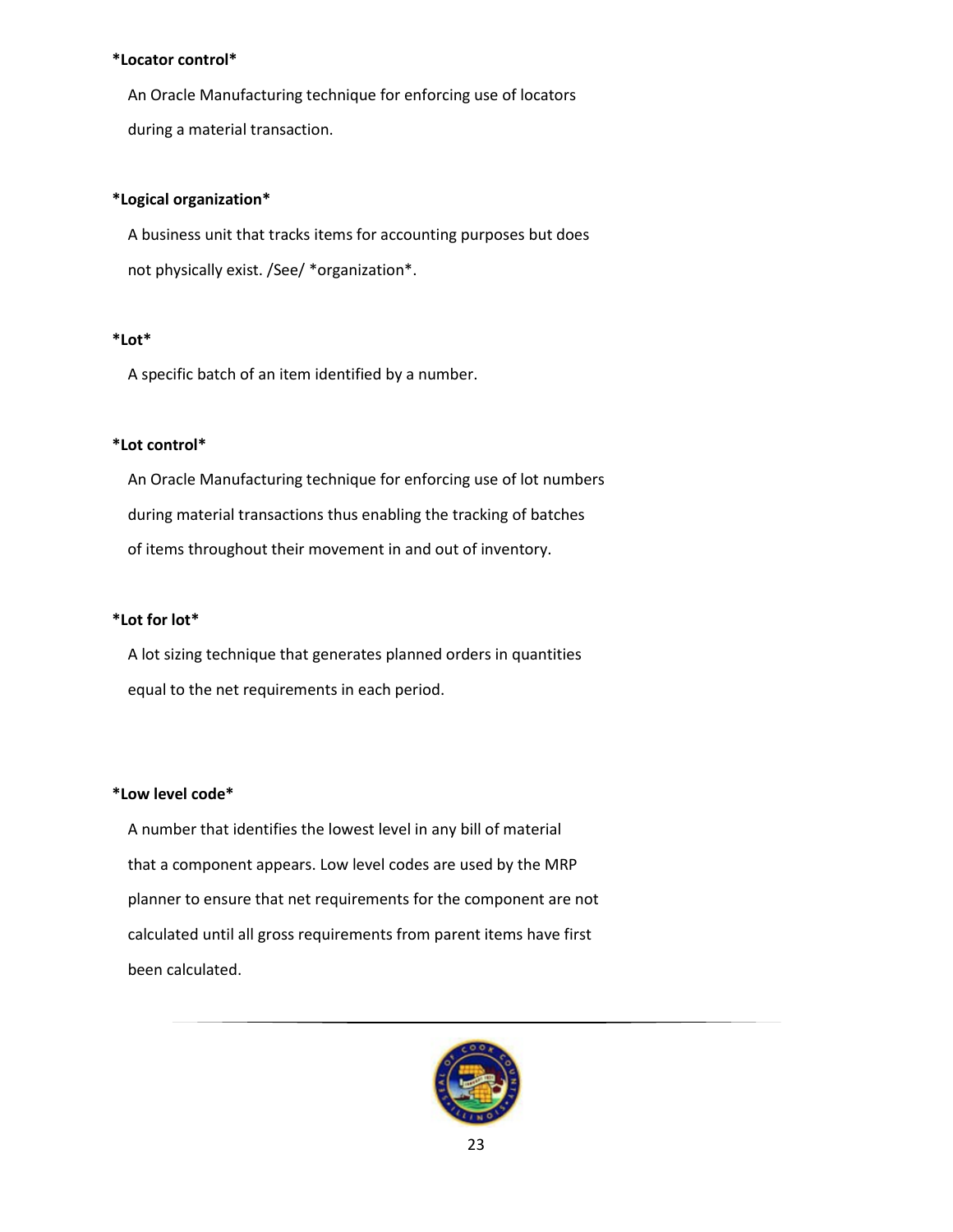#### <span id="page-23-0"></span>**\*Make-to-order\***

 An environment where customers order unique configurations that must be manufactured using multiple discrete jobs and/or final assembly orders where the product from one discrete job is required as a component on another discrete job. Oracle Manufacturing does not provide special support for this environment beyond the support it provides for assemble-to-order manufacturing.

## **\*Manufacturing material\***

Raw materials and work in process material.

### **\*Master demand schedule\***

 The anticipated ship schedule in terms of rates or discrete quantities, and dates.

## **\*Master production schedule (MPS)\***

 The anticipated build schedule in terms of rates or discrete quantities, and dates.

#### **\*Master schedule\***

 The name referring to either a master production schedule or a master demand schedule. /See/ \*master demand schedule//\*and \*master production schedule\*

## **\*Material overhead\***

A rate or amount you allocate to the cost of your item, usually

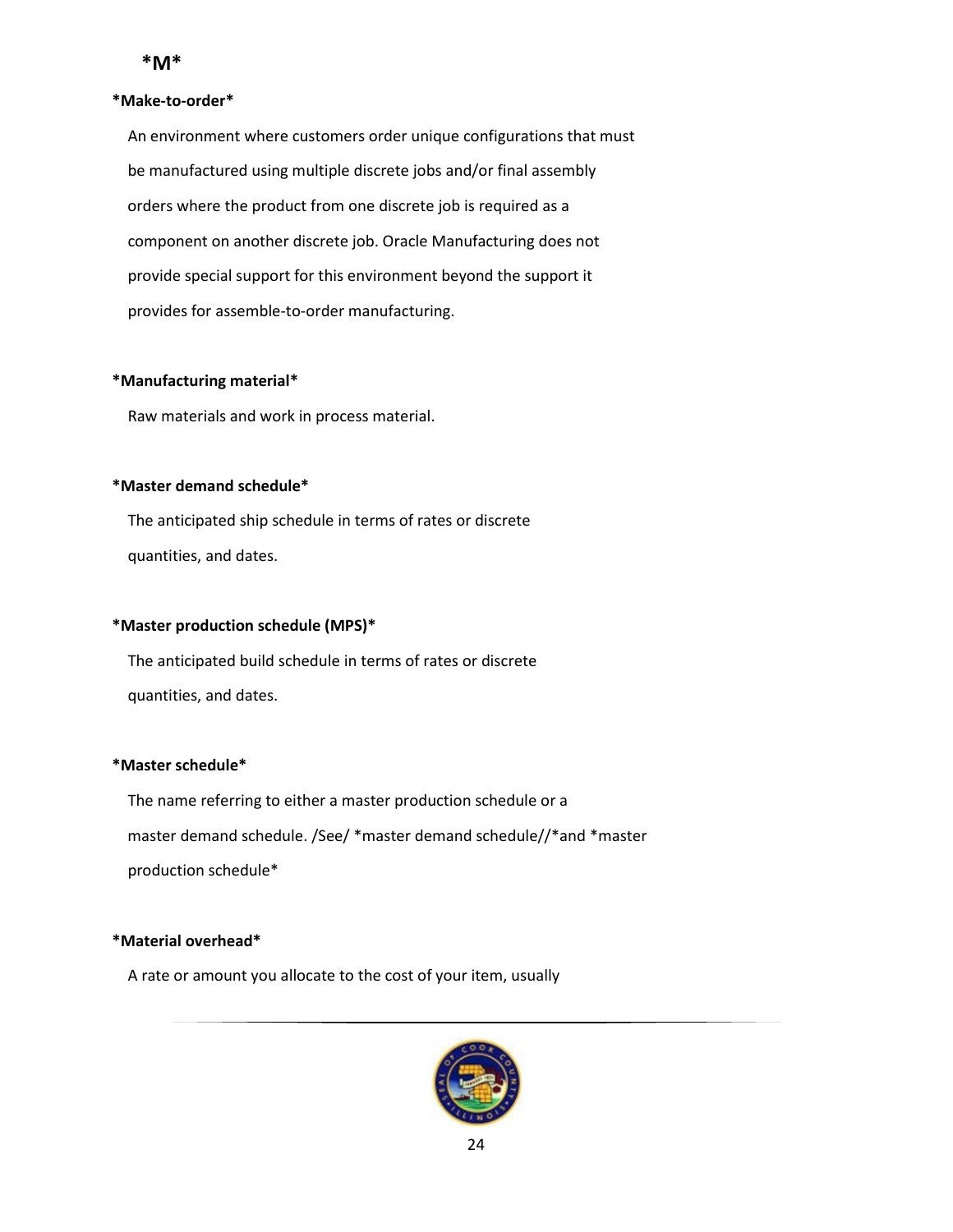based on the total material value of the item. Typical examples include material handling, purchasing, and freight expenses. You may also charge material overhead on assembly completions and purchase order receipts as a fixed amount per item or lot, or base it on your activity costs. /See also/ \*overhead\*

## **\*Material overhead default\***

 Defaults you create for your material overheads. Used when you define your items. Your material overhead defaults may be for all items in an organization or for a specific category.

### **\*Material overhead rate\***

 A percentage of an item cost you apply to the item for the purposes of allocating material overhead costs. For example, you may want to allocate the indirect labor costs of your manufacturing facility to items based on a percentage of the item's value and usage.

#### **\*Material requirements planning (MRP)\***

 A process that utilizes bill of material information, a master schedule, and current inventory information to calculate net requirements for materials.

#### **\*Material transaction\***

 Transfer between, issue from, receipt to, or adjustment to an inventory organization, subinventory, or locator. Receipt of completed assemblies into inventory from a job or repetitive schedule. Issue of component items from inventory to work in process.

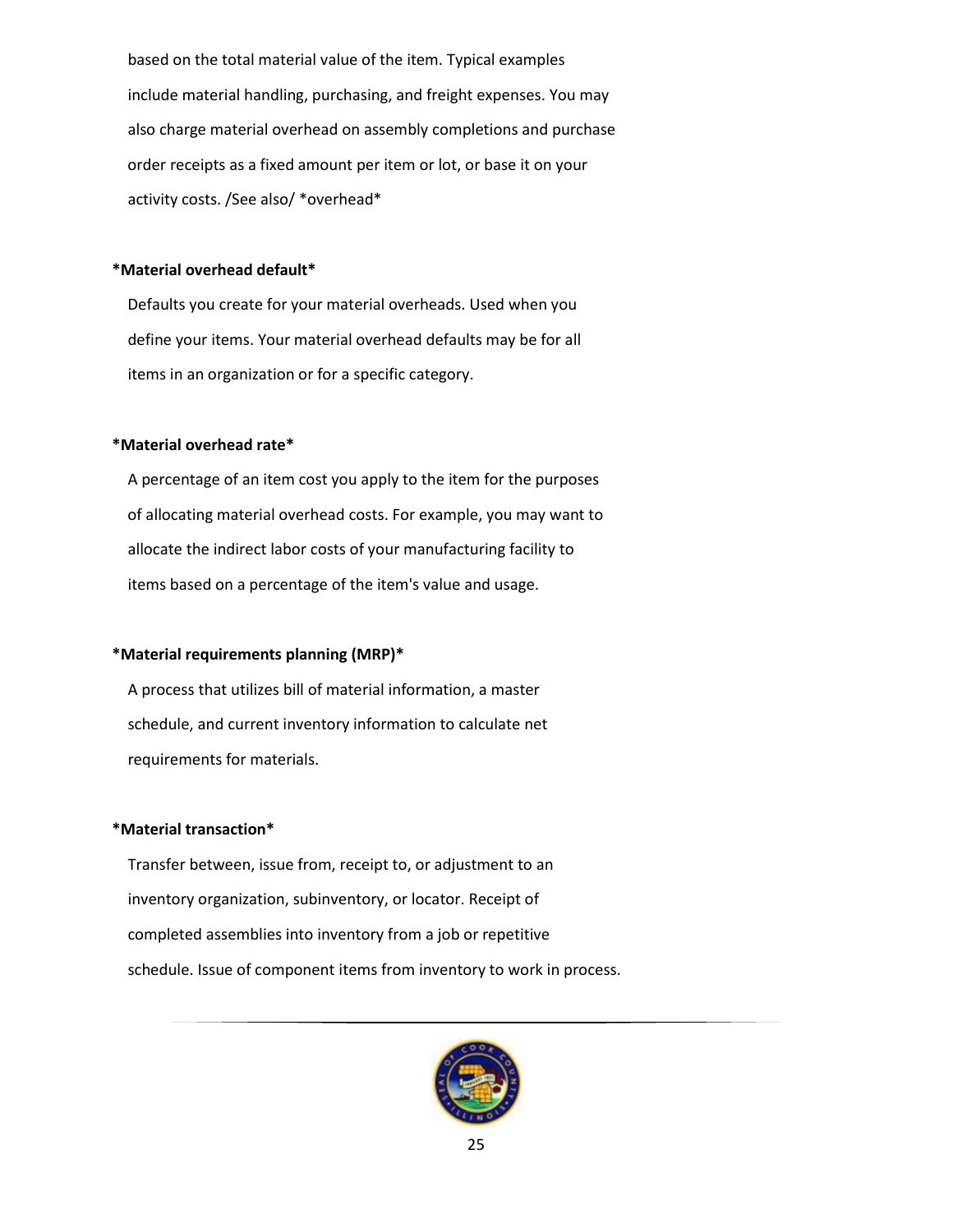An item attribute the planning process uses to modify the size of planned order quantities or repetitive daily rates for the item. For discretely planned items, when net requirements exceed the maximum order quantity, the planning process suggests the maximum order quantity. For repetitively planned items, when average daily demand for a repetitive planning period exceeds the maximum order quantity, the planning process suggests the maximum order quantity as the repetitive daily rate. Use this attribute, for example, to define an order quantity above which you do not have sufficient capacity to build the item.

## **\*Min-max planning\***

 An inventory planning method used to determine when and how much to order based on a fixed user-entered minimum and maximum inventory levels.

#### **\*Minimum Order Quantity\***

 An item attribute the planning process uses to modify the size of planned order quantities or repetitive daily rates for the item. For discretely planned items, when net requirements fall short of the minimum order quantity, the planning process suggests the minimum order quantity. For repetitively planned items, when average daily demand for a repetitive planning period falls short of the minimum order quantity, the planning process suggests the minimum order quantity as the repetitive daily rate. Use this attribute, for example, to define an order quantity below which it is not profitable to build the item.

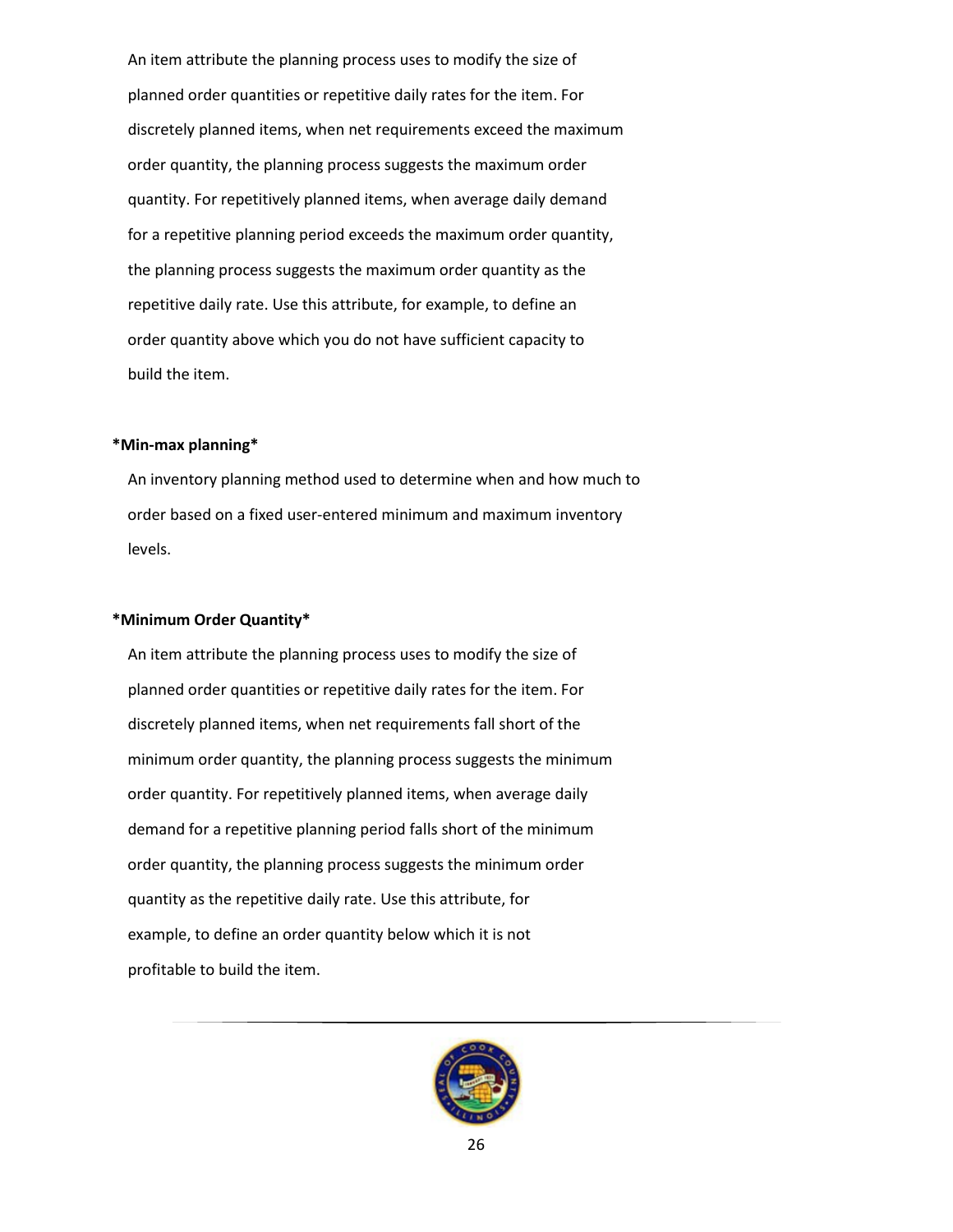### **\*Model item\***

 An item whose bill of material lists options and option classes available when you place an order for the model item.

### **\*MPS\***

\*\*/See /\*master production schedule.\*

### **\*MRP\***

/See/ \*material requirements planning.\*

## **\*Multi-source\***

 An AutoCreate option that lets a buyer distribute the quantity of a single requisition line to several suppliers whenever the buyer wants to purchase the requisition line item from more than one supplier.

# <span id="page-26-0"></span>**\*N\***

## **\*New average cost\***

 Cost of an item after a transaction that affects the average cost is processed. /See/ \*current average cost\*.

## **\*New on-hand quantity\***

 The quantity on-hand immediately after the transaction is performed and saved. Equal to current on-hand quantity plus total quantity. /See/ \*current on-hand quantity\*, \*total quantity\*.

## **\*Non-standard asset job\***

A type of non-standard job carried as an asset during the life of

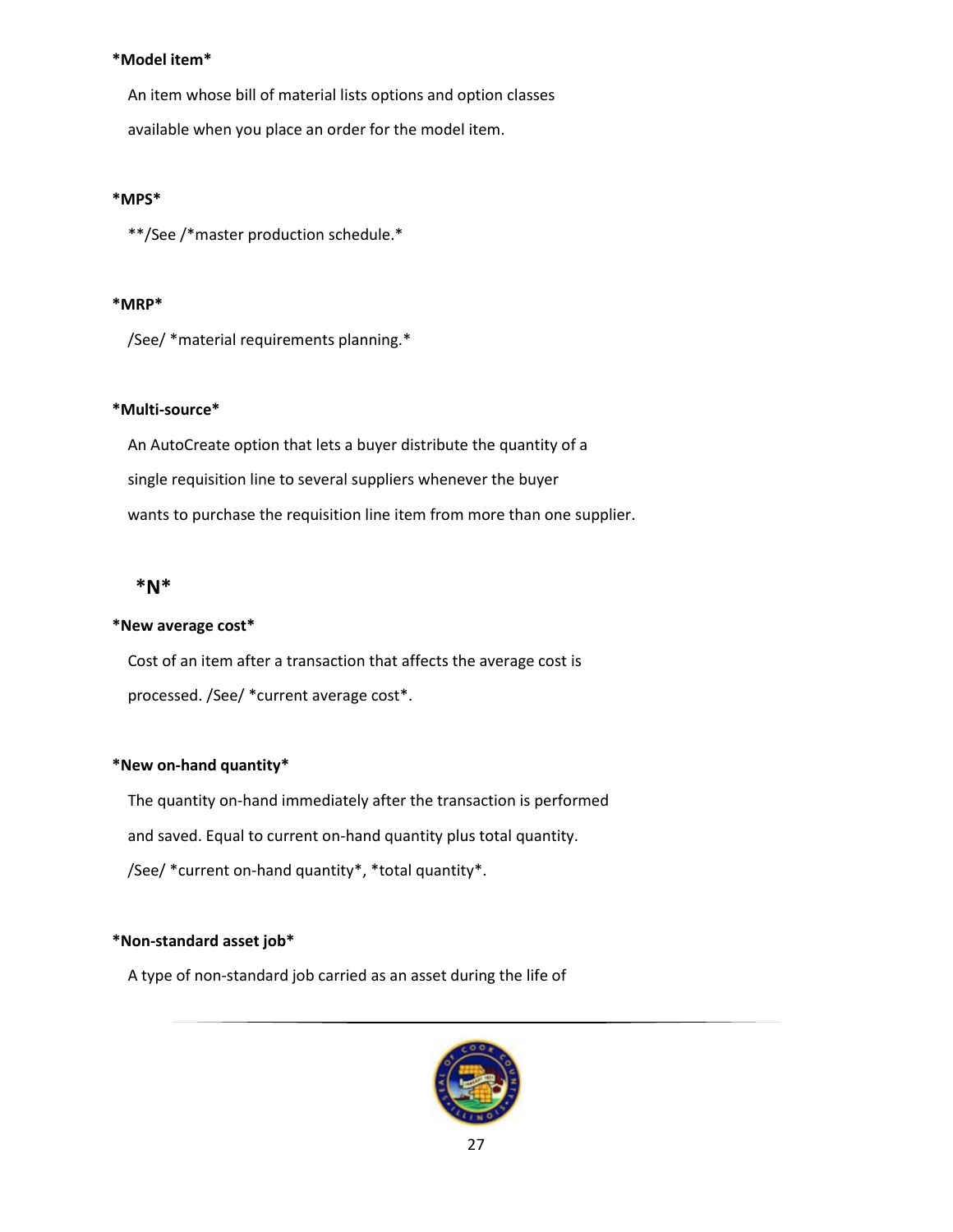the job.

## **\*Non-standard discrete job\***

 A type of discrete job that controls material and resources and collects costs for a wide variety of miscellaneous manufacturing activities. These activities can include rework, field service repair, upgrade, disassembly, maintenance, engineering prototypes, and other projects. Non-standard jobs do not earn material overhead upon assembly completion.

## **\*Non-standard expense job\***

 A type of non-standard job expensed at the close of each accounting period. Typical expense jobs include maintenance and repair.

# <span id="page-27-0"></span> **\*O\***

### **\*On-hand quantity\***

The physical quantity of an item existing in inventory.

#### \***Option class item**\*

An item whose bill of material contains a list of related options.

## **\*Order setup cost\***

 The fixed cost associated with placing an order of any quantity for an item.

## **\*Organization\***

A business unit such as a plant, warehouse, division, department,

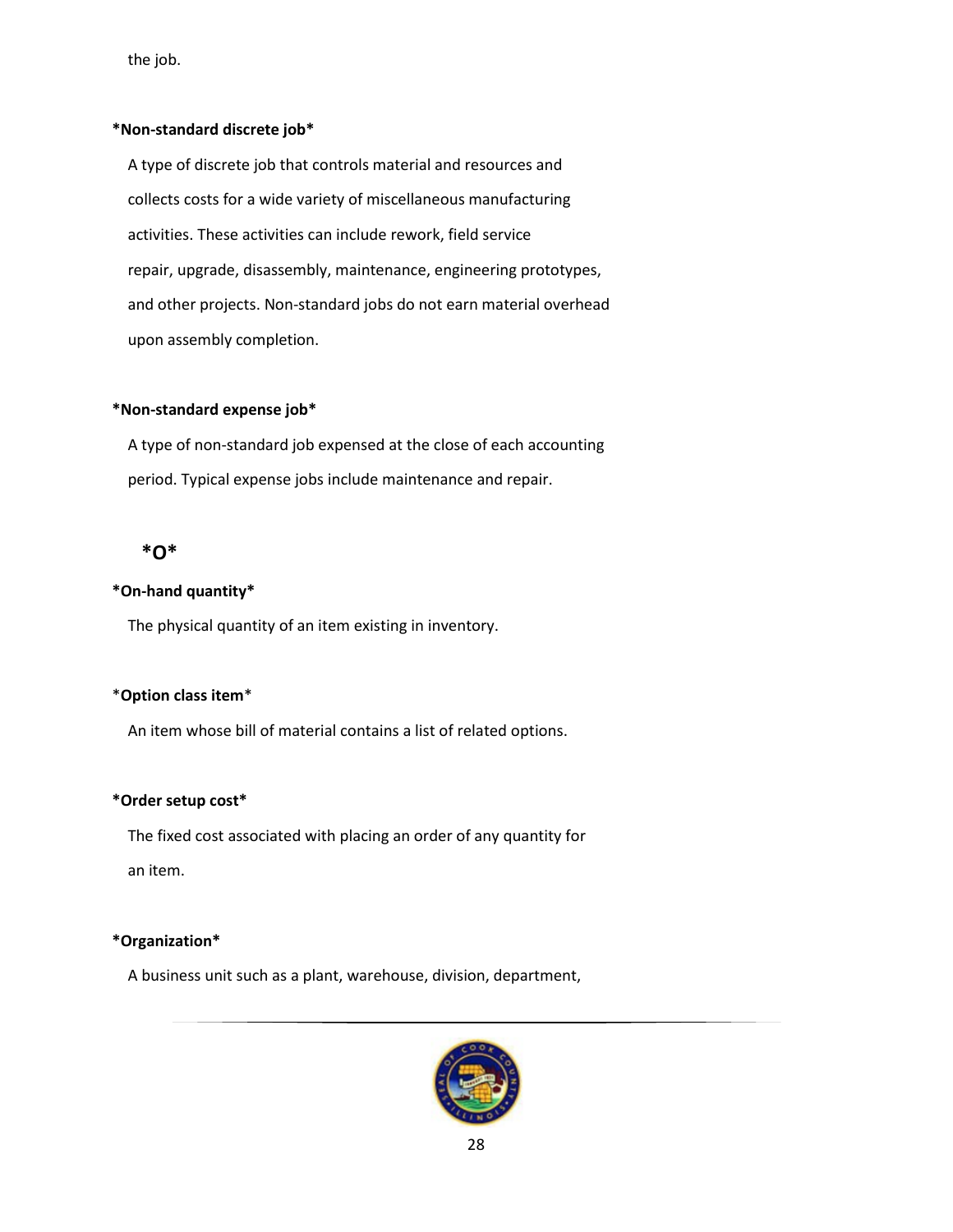and so on. Order Entry refers to organizations as warehouses on all

Order Entry windows and reports.

## **\*Organization-specific level attribute**\*

An item attribute you control at the organization level.

## **\*Outlier quantity\***

 The amount of sales order left over after the maximum allowable amount (outlier update percent) was used to consume a forecast.

### **\*Outlier update percent\***

 The maximum percent of the original quantity forecast that a single sales order consumes. It is used to limit forecast consumption by unusually large sales orders

## **\*Outside processing**\*

 Performing work on a discrete job or repetitive schedule using resources provided by a supplier.

## <span id="page-28-0"></span> **\*P\***

## **\*Period\***

/See/ \*accounting period\*

### **\*Phantom assembly\***

 An assembly Work in Process explodes through when it creates the bill of material for a job or schedule. A particular assembly can be a phantom assembly on one bill and a subassembly on another.

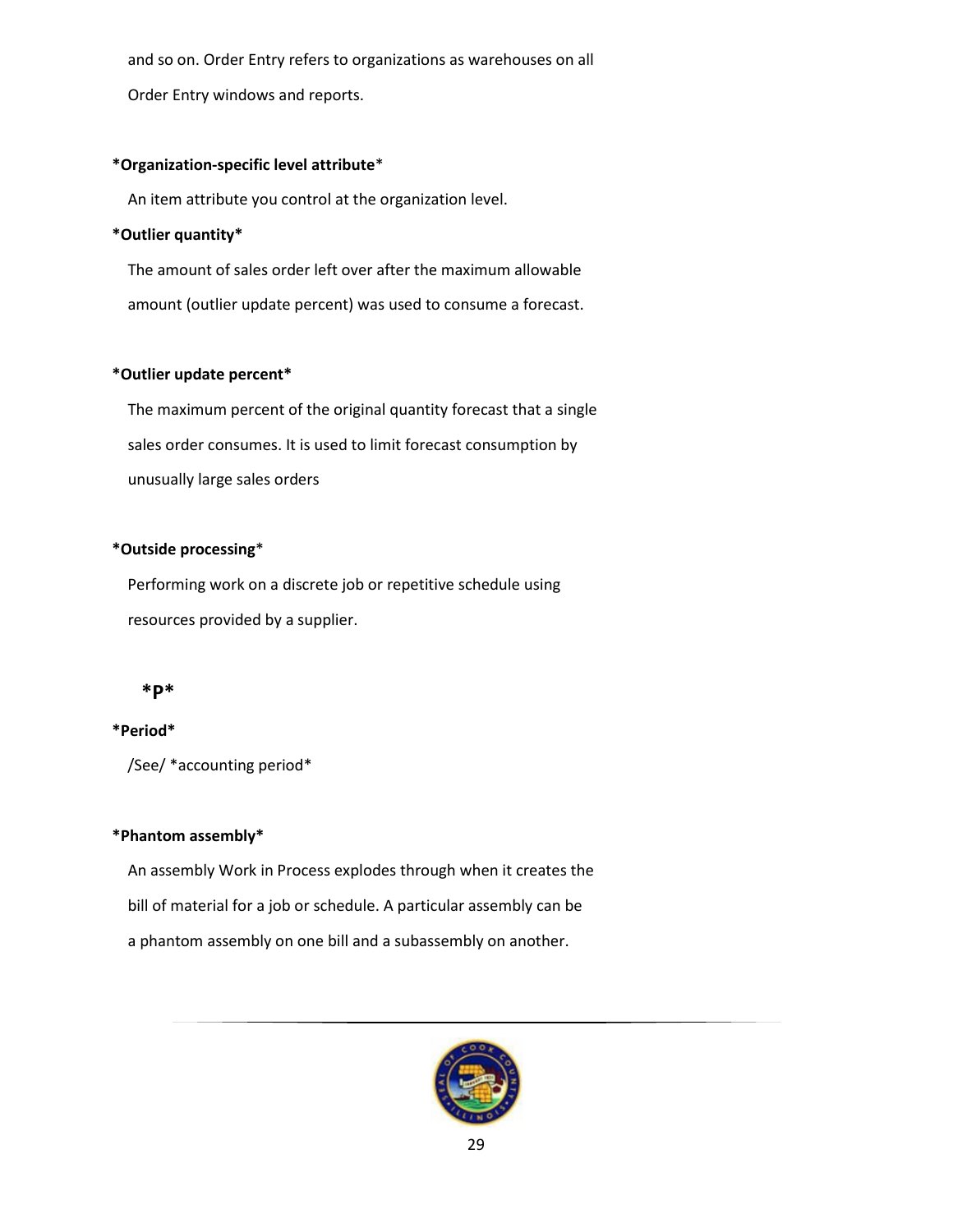#### **\*Physical inventory\***

A periodic reconciliation of item counts with system on-hand quantities.

### **\*Physical tags\***

 A tool for recording the on-hand quantity for a specific item in a specific location. A tag is most commonly a slip of paper posted at the item's location.

#### **\*Pick list\***

 A report that lists all component requirements sorted by supply type for a particular discrete job, repetitive schedule or production line.

## **\*Picking rule\***

 A user-defined set of criteria to define the priorities Order Entry uses when picking items out of finished goods inventory to ship to a customer. Picking rules are defined in Oracle Inventory.

#### **\*Planned purchase order\***

 A type of purchase order you issue before you order actual delivery of goods and services for specific dates and locations. You normally enter a planned purchase order to specify items you want to order and when you want delivery of the items. You later enter a shipment release against the planned purchase order when you actually want to order the items.

#### **\*Planner\***

Person responsible for deciding the time and quantity of a resupply

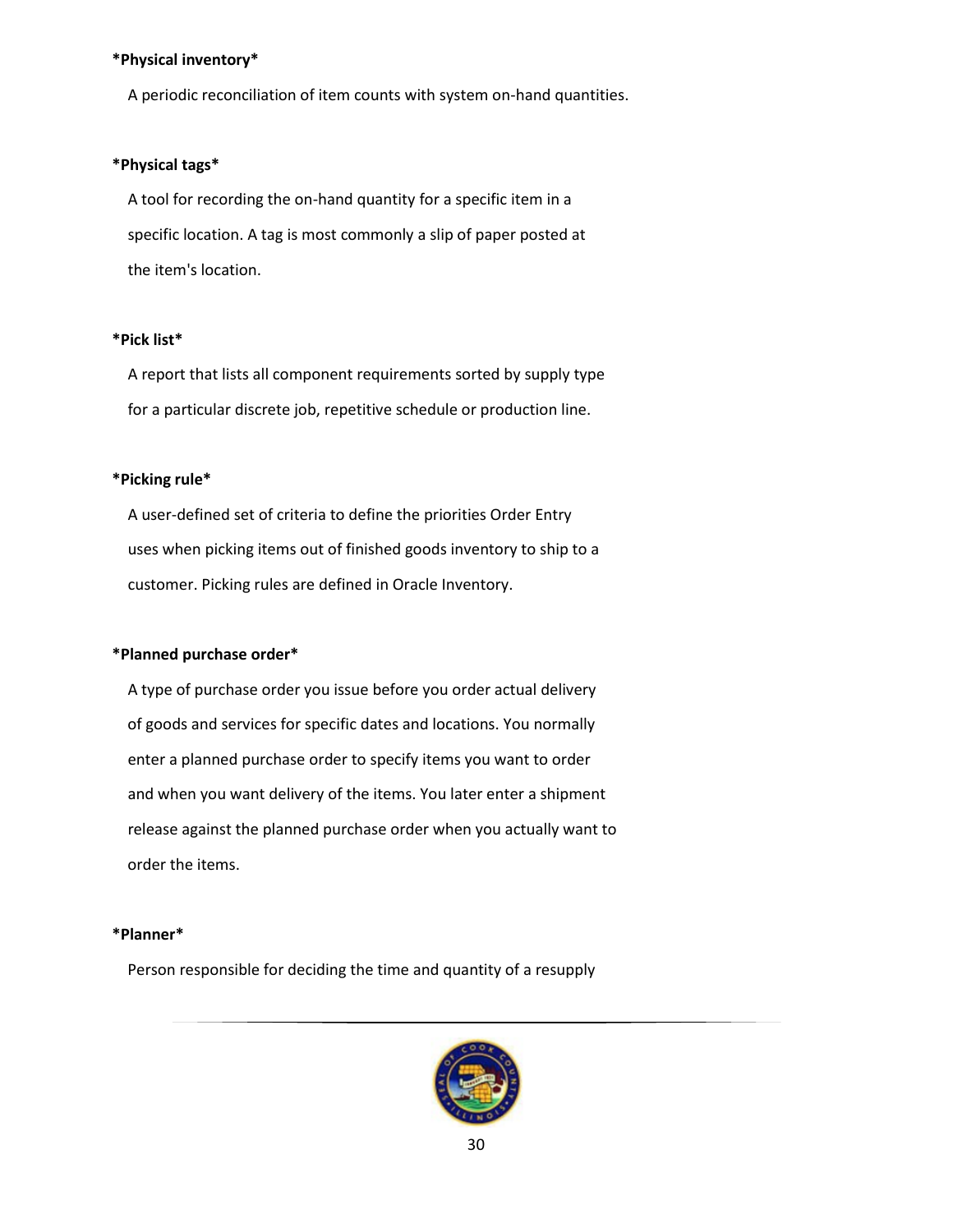order for an item.

#### **\*Planning horizon\***

The amount of time a master schedule extends into the future.

#### **\*Planning item\***

 A type of item representing a product family or demand channel whose bill of material contains a list of items and planning percentages.

#### **\*Postprocessing lead time\***

 The time required to receive a purchased item into inventory from the initial supplier receipt, such as the time required to deliver an order from the receiving dock to its final destination.

#### **\*Predefined serial number\***

 To define an alphanumeric prefix and a beginning number for your serial numbers before you assign them to items. Predefined serial numbers are validated during receiving and shipping transactions.

#### **\*Preprocessing lead time\***

 The time required to place a purchase order or create a discrete job or repetitive schedule that you must add to purchasing or manufacturing lead time to determine total lead time. If you define this time for a repetitive item, the planning process ignores it.

#### **\*Primary unit of measure\***

The stocking unit of measure for an item in a particular organization.

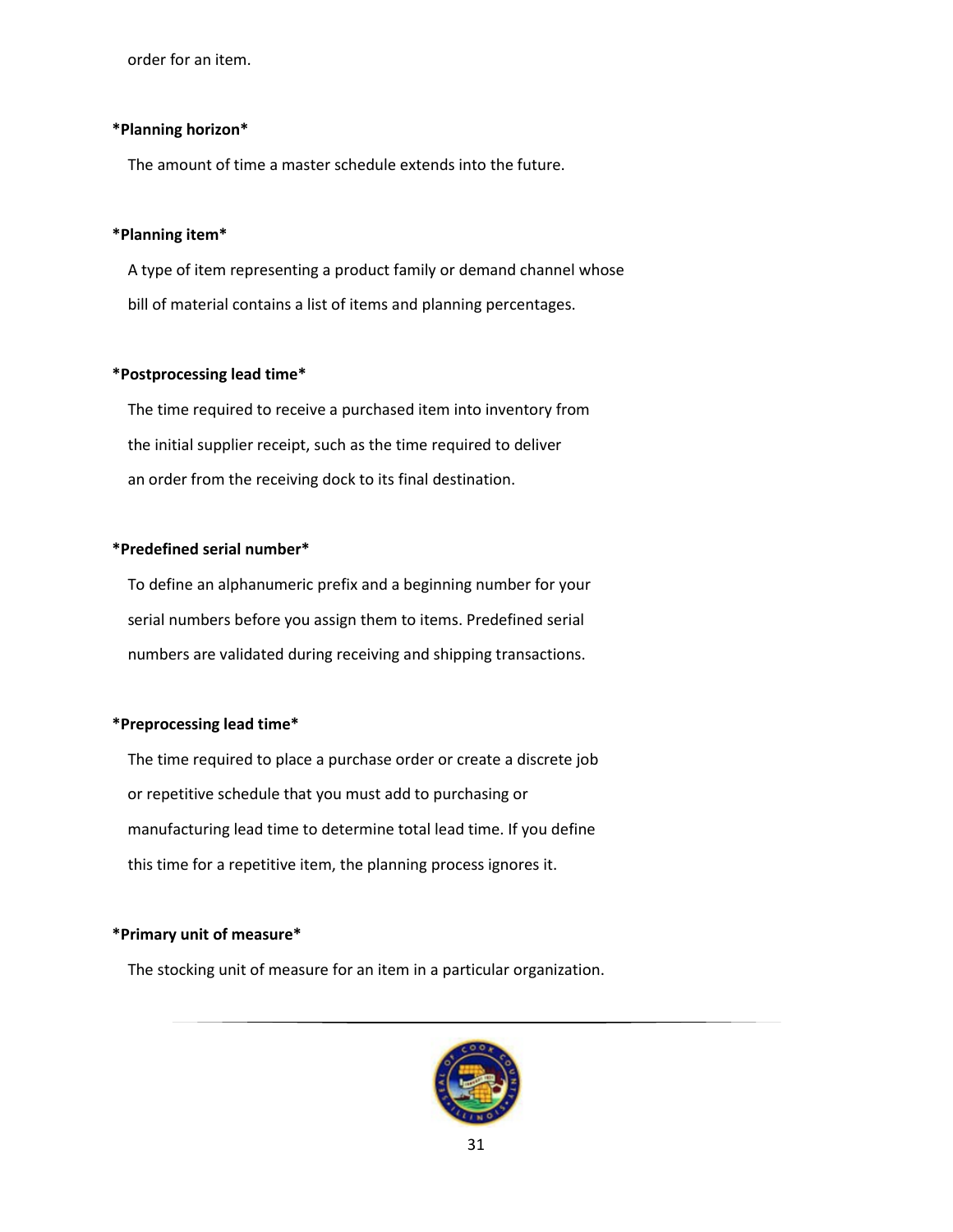## **\*Priority\***

/See/ \*line priority\*.

## **\*Product\***

A finished item that you sell. /See/ /also/ \*finished good\*.

## **\*Project\***

 A unit of work broken down into one or more tasks, for which you specify revenue and billing methods, invoice formats, a managing organization, and project manager and bill rates schedules. You can charge costs to a project, as well as generate and maintain revenue, invoice, unbilled receivable and unearned revenue information for a project.

## **\*Project inventory\***

 Any and all items and costs in both project subinventories and project work in process jobs.

## **\*Project job\***

 A standard or non-standard WIP job with a project reference. The valuation accounts associated with this type of job will be project work in process. Any balance remaining in such a job when it is closed will be reported as a variance.

# **\*Project locator\***

 A locator with a project or project and task reference. /See also /\*common locator\*.

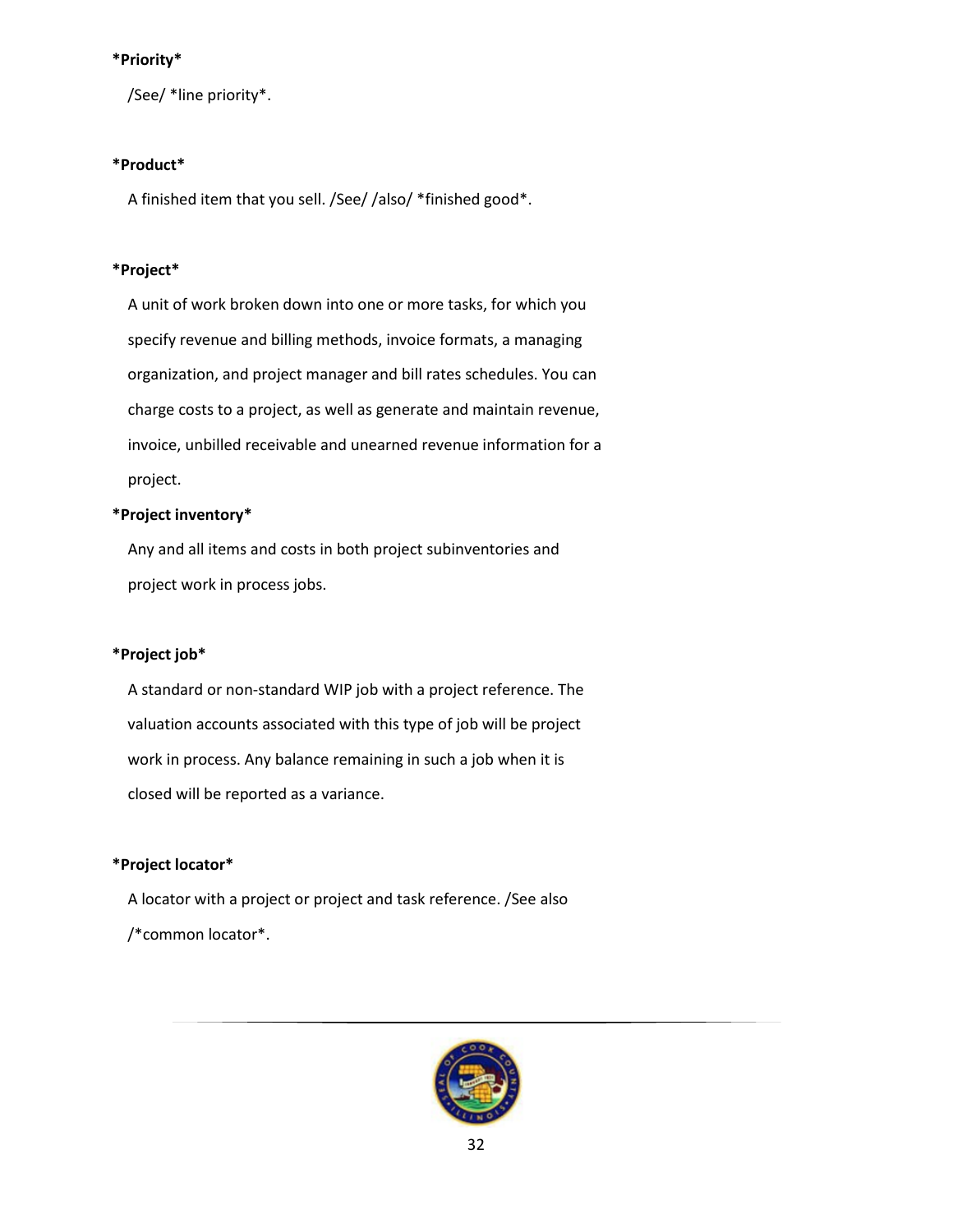#### **\*Project manufacturing\***

 The type of project that uses Projects with Manufacturing to track the costs of a manufacturing-related project against a project budget.

## **\*Project subinventory\***

 A subinventory with a project reference into which terms can be delivered and out of which items can be issued and transferred.

## **\*Project task\***

 A subdivision of Project Work. Each project can have a set of top level tasks and a hierarchy of subtasks below each top level task. You can charge costs to tasks at the lowest level only. /See also /\*Work Breakdown Structure\*.

## **\*Pull transaction\***

 A material transaction that automatically issues component items into work in process from inventory when you move or complete the assembly. Also known as post-deduct or backflush\*.\* /See/ \*backflush transaction\*

## **\*Purchase order\***

 A type of purchase order you issue when you request delivery of goods or services for specific dates and locations. You can order multiple items for each planned or standard purchase order. Each purchase order line can have multiple shipments and you can distribute each shipment across multiple accounts. /See/ \*standard purchase order//\*and \*planned purchase order\*

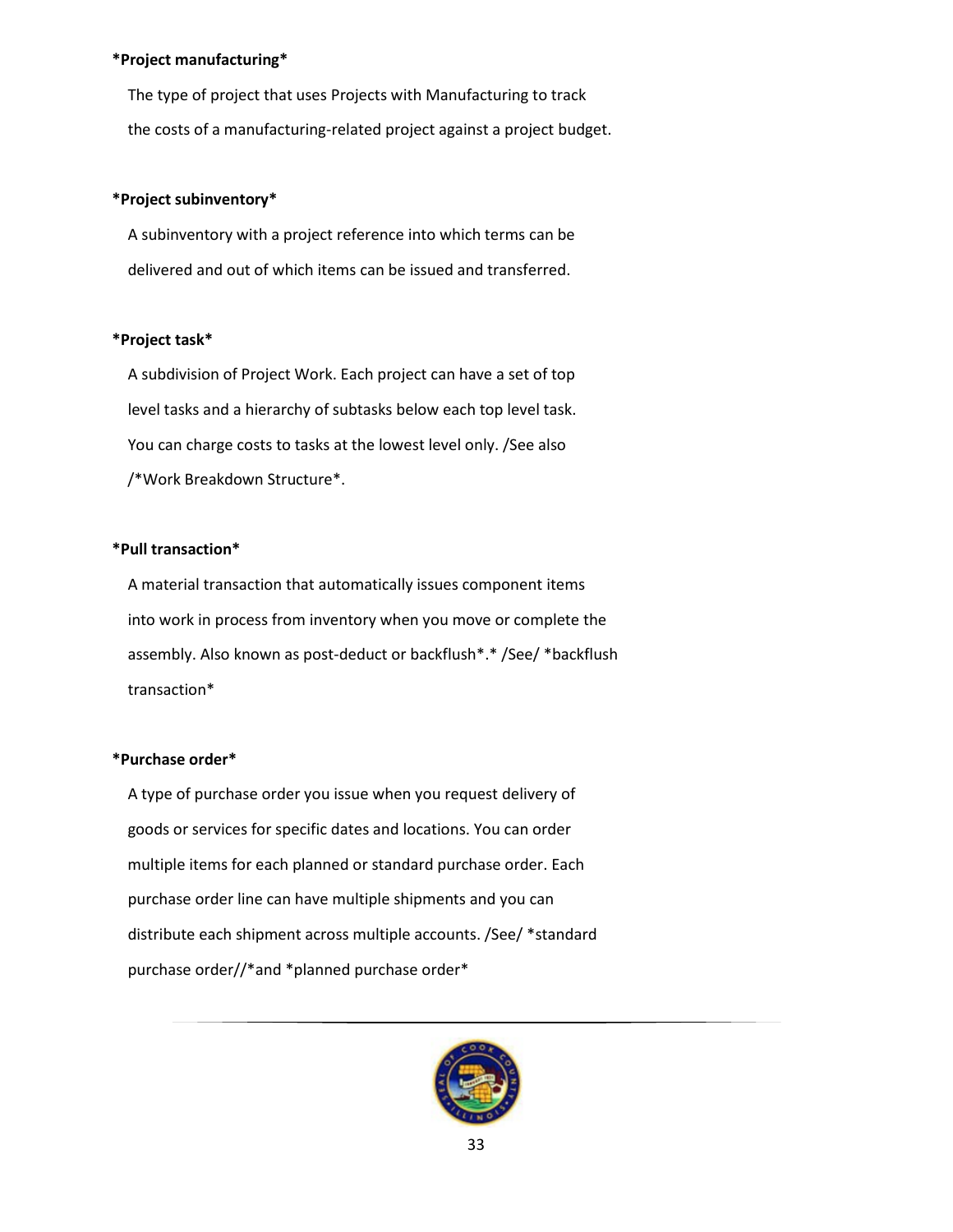#### **\*Purchase order encumbrance\***

 A transaction representing a legally binding purchase. Purchasing subtracts purchase order encumbrances from funds available when you approve a purchase order. If you cancel a purchase order, Purchasing creates appropriate reversing entries in your general ledger. Purchase order encumbrance is also known as obligation, encumbrance, or lien.

#### **\*Purchase order receipt\***

/See/ \*receipt\*

### **\*Purchase price variance\***

 The variance that you record at the time you receive an item in inventory or supplier services into work in process. This variance is the difference between the standard unit cost for the item or service and the purchase unit price multiplied by the quantity received. You record purchase price variances in a purchase price variance account for your organization. Since standard cost is a planned cost, you may incur variances between the standard cost and the purchase order price.

#### **\*Purchased assembly\***

An assembly that you normally buy.

## **\*Purchased item\***

 An item that you buy and receive. If an item is also an inventory item, you may also be able to stock it. /See also/ \*inventory item\*.

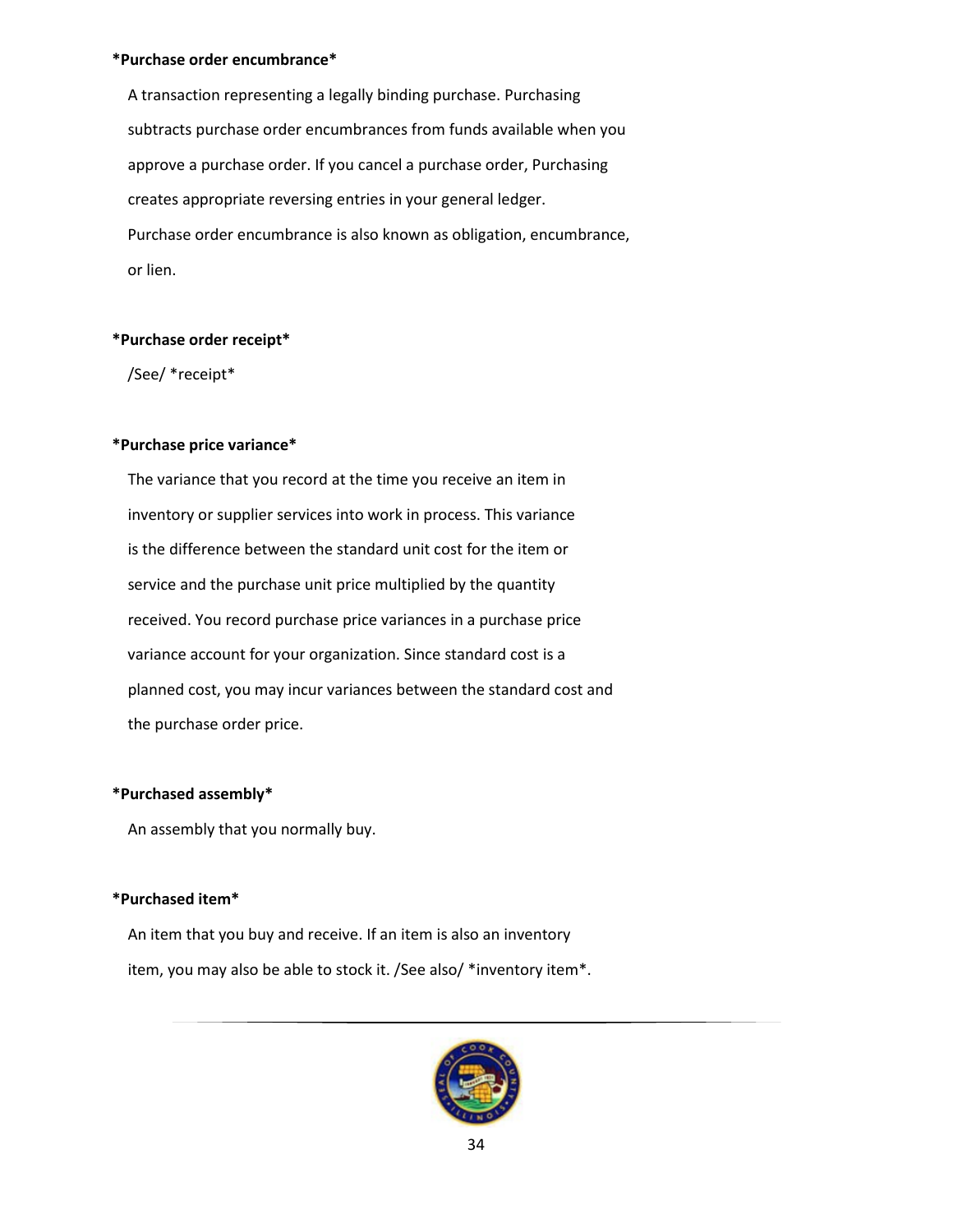## <span id="page-34-0"></span>**\*Quantity on hand\***

Current quantity of an item in inventory.

## **\*Quantity variance tolerance\***

 A limit you define for the difference between the on-hand quantity and the actual cycle count quantity. You express positive and negative quantity variance tolerances as percentages of the on-hand quantity.

<span id="page-34-1"></span>

## **\*Rate-based capacity\***

 Capacity planning at the production line level. Required capacity, available capacity, and capacity utilization are calculated for individual production lines. Required and available capacity are stated in terms of production rate per line per week.

#### **\*Raw materials\***

 Purchased items or extracted materials that are converted by the manufacturing process into components and/or products.

## **\*Receipt\***

 A shipment from one supplier that can include many items ordered on many purchase orders.

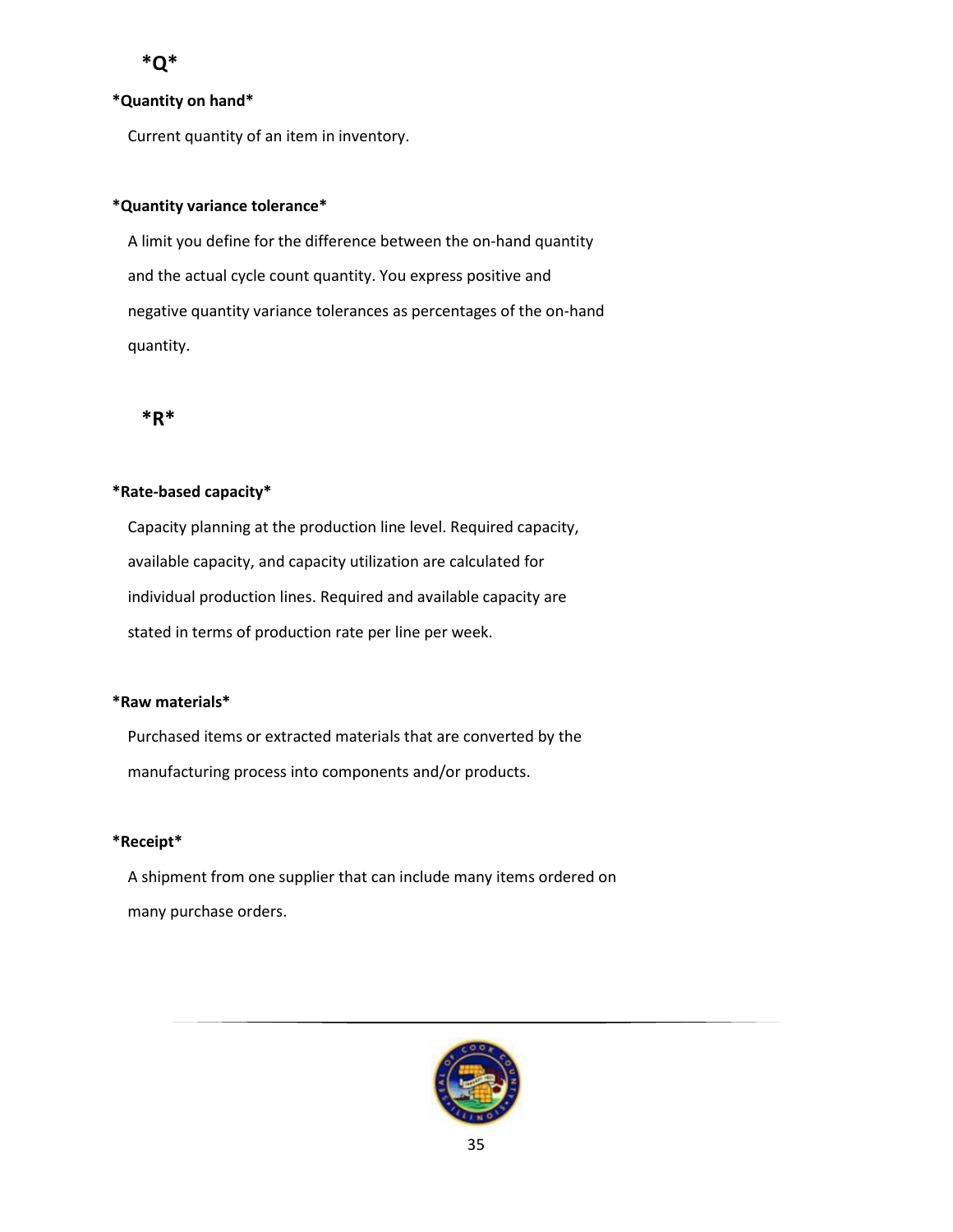#### **\*Related item\***

 An acceptable substitute you define for an item so that you may receive the item if your supplier cannot ship the original item on the purchase order.

## **\*Reorder point planning\***

 An inventory planning method used to determine when and how much to order based on customer service level, safety stock, carrying cost, order setup cost, lead time and average demand.

## **\*Repetitive manufacturing\***

 A manufacturing environment where you build assemblies repetitively, on production lines, rather than in discrete jobs or batches.

### **\*Repetitive schedule\***

 A production order for the manufacture of an assembly on a continuous basis as defined by a daily rate, using specific materials and resources, over a period of time. A repetitive schedule collects the costs of production, but you report those costs by period rather than by schedule. Also known as flow order or scheduled rate.

#### **\*Reservation\***

 A guaranteed allotment of product to a specific sales order. A hold is placed on specific terms that assures that a certain quantity of an item is available on a certain date when transacted against a particular charge entity. Once reserved, the product cannot be

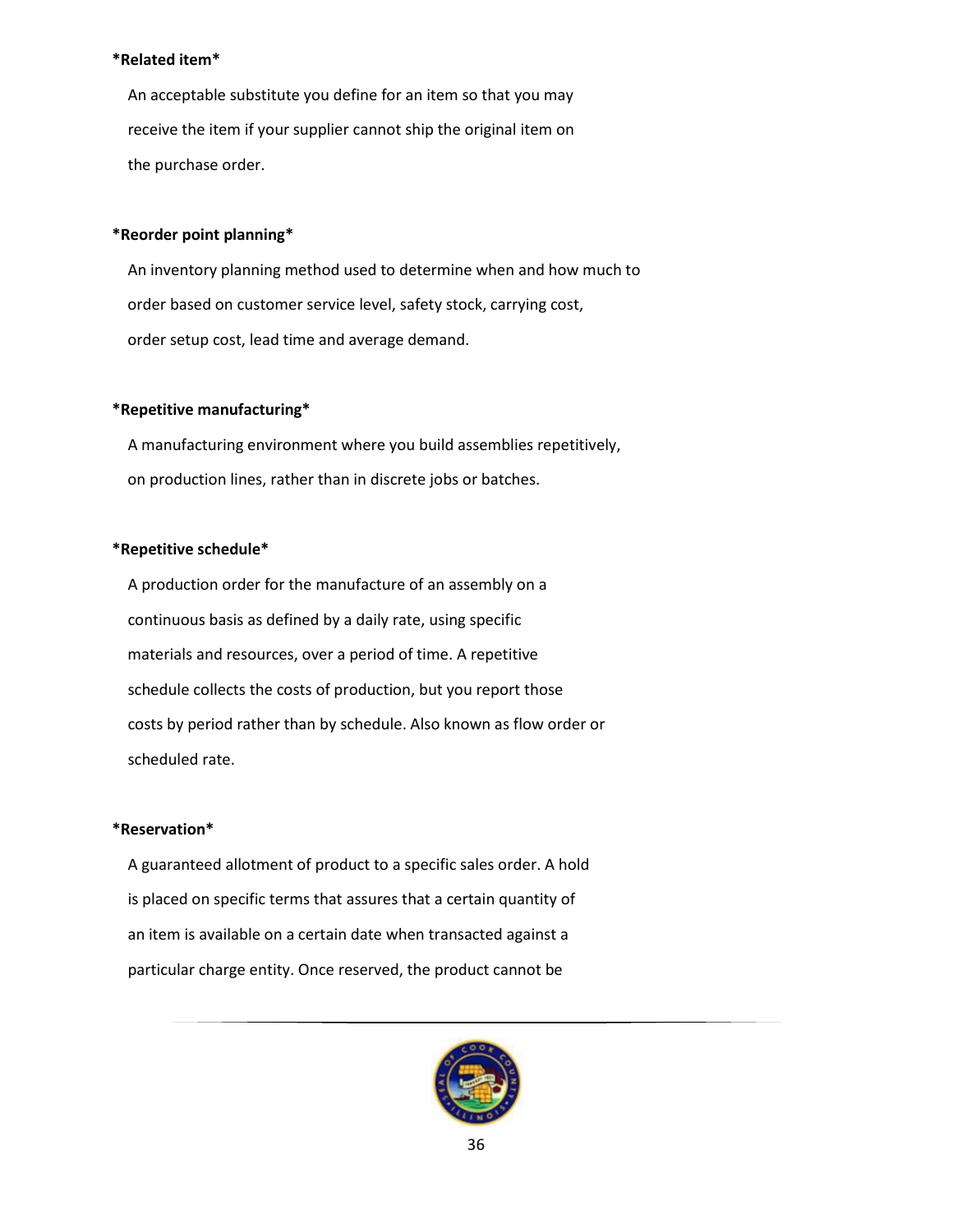allocated to another sales order or transferred in Inventory. Oracle Order Entry checks ATR (Available to Reserve) to verify an attempted reservation. Also known as \*hard reservation.\*

### **\*Resource\***

 Anything of value, except material and cash, required to manufacture, cost, and schedule products. Resources include people, tools, machines, labor purchased from a supplier, and physical space.

## **\*Return material authorization (RMA)\***

 Permission for a customer to return items. Receivables allows you to authorize the return of your sales orders as well as sales made by other dealers or suppliers, as long as the items are part of your item master and price list.

## **\*Return to supplier\***

 A transaction that allows you to return to the supplier items from a fully or partially received purchase order and receive credit for them.

#### **\*Revised item\***

 Any item you change on an engineering change order. Revised items may be purchased items, subassemblies, finished goods.

## **\*Revision\***

A particular version of an item, bill of material, or routing.

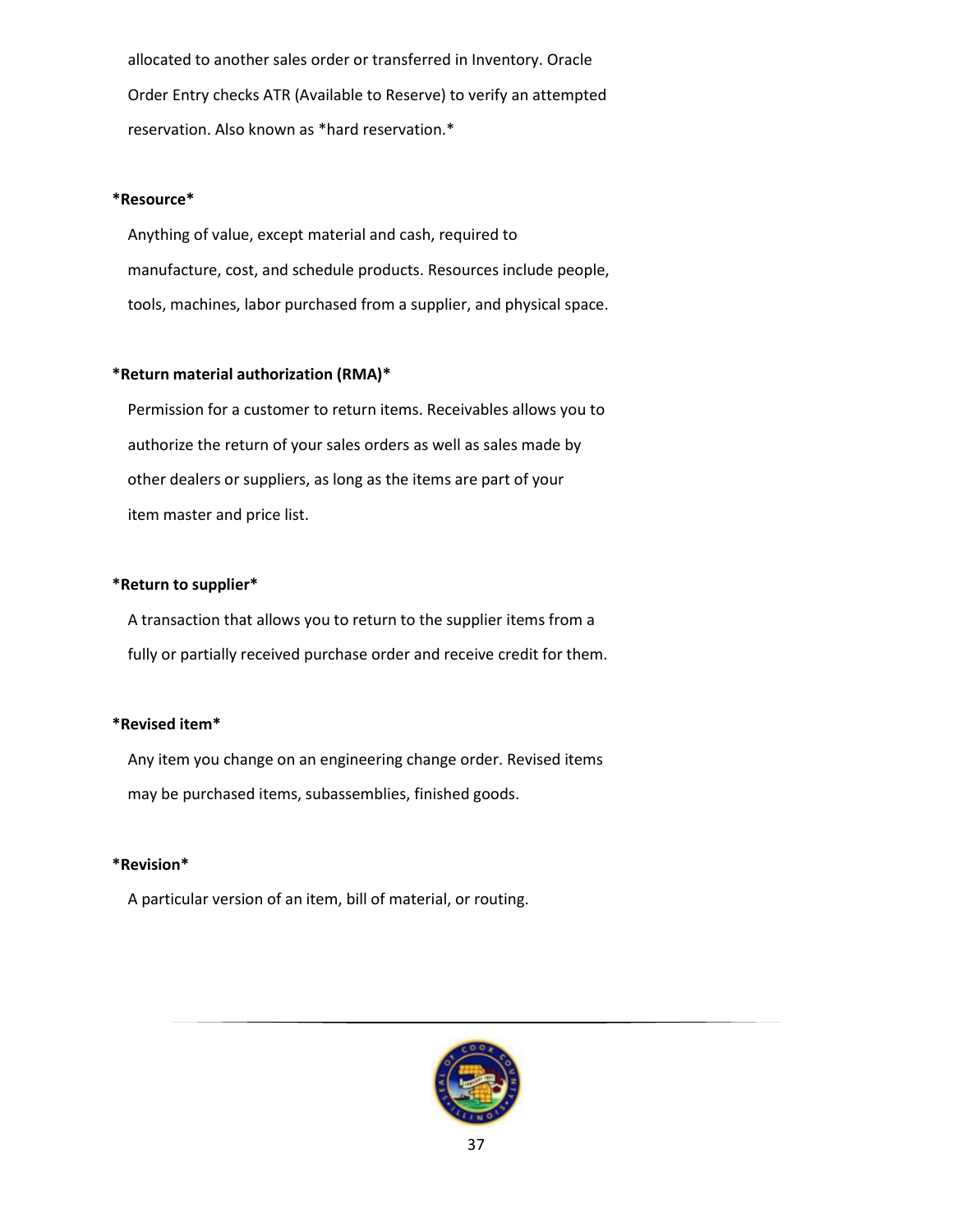#### **\*Revision control\***

 An inventory control option that tracks inventory by item revision and forces you to specify a revision for each material transaction.

#### **\*Route sheet\***

 A report that provides full routing, operation, resource, and material requirement details for jobs and repetitive schedules. Typically used to know how, when, where, and who builds an assembly. Also known as traveler.

#### **\*Routing\***

 A sequence of manufacturing operations that you perform to manufacture an assembly. A routing consists of an item, a series of operations, an operation sequence, and operation effective dates.

#### **\*Routing-based capacity\***

 Capacity planning at the resource level. Required capacity, available capacity, and capacity utilization are calculated for individual resources assigned to operations on routings. Required and available capacity are stated in terms of hours per resource per week.

# <span id="page-37-0"></span> **\*S\***

#### **\*Safety stock\***

 Quantity of stock planned to have in inventory to protect against fluctuations in demand and/or supply.

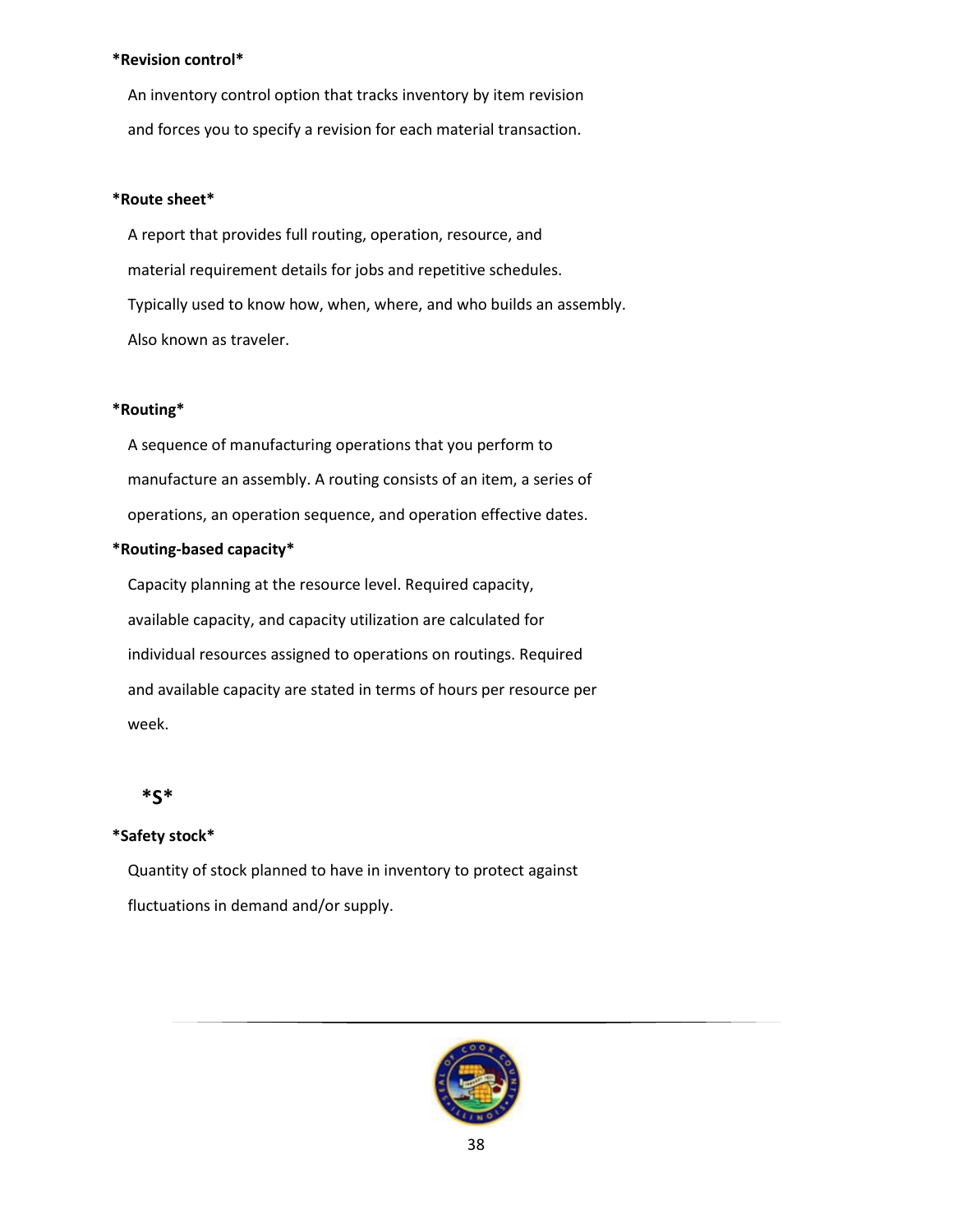#### **\*Safety Stock (item attribute)\***

 An item attribute the planning process uses to decide whether to use fixed or dynamically calculated safety stock quantities when planning material requirements for the item. A value of \*MRP-planned percent \*means the planning process plans to safety stock quantities it calculates dynamically as a user-defined percentage of the average gross requirements for a user-defined number of days. The user-defined percentage is defined by the value you enter for the Safety Stock Percent attribute for the item. For discretely planned items, the user-defined number of days is defined by the value you enter for the Safety Stock Bucket Days attribute for the item. For repetitively planned items, the planning process uses the repetitive planning period rather than Safety Stock Bucket Days. These safety stock quantities are dynamic in that they vary as a function of the average gross requirements calculated by the planning process for the item. A value of \*Non-MRP planned \*means the planning process plans to safety stock quantities calculated and maintained in Inventory. These safety stock quantities are fixed in that the Snapshot loads them from Inventory before the planning process and they do not vary unless they are recalculated in Inventory.

### **\*Seasonality\***

 Repetitive pattern from year to year with demand for some periods considerably higher than others.

#### **\*Serial number\***

A number assigned to each unit of an item and used to track the item.

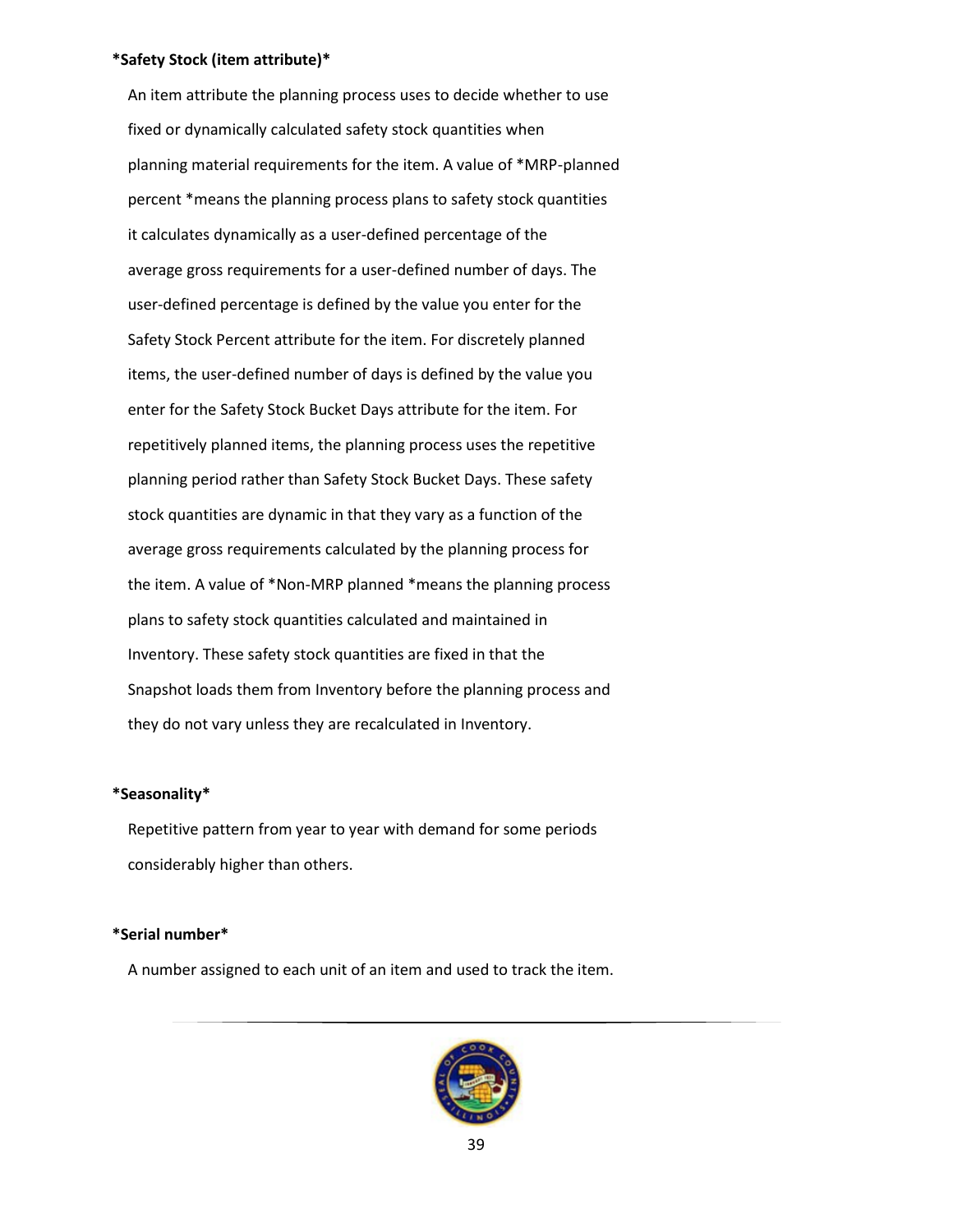#### **\*Serial number control\***

A manufacturing technique for enforcing use of serial numbers during

# a material transaction.

## **\*Serialized unit\***

The unique combination of a serial number and an inventory item.

## **\*Service level\***

 Percentage of demand that can be filled immediately by available inventory. It is used to determine the amount of inventory to carry as safety stock.

## **\*Service material\***

Material used for the repair and/or maintenance of an assembled product.

## **\*Set of books\***

 A financial reporting entity that partitions General Ledger information and uses a particular chart of accounts, functional currency, and accounting calendar. This concept is the same whether or not the Multi-organization support feature is implemented.

## **\*Shelf life\***

 The amount of time an item may be held in inventory before it becomes unusable.

# **\*Standard bill of material\***

A bill of material for a standard item, such as a manufactured

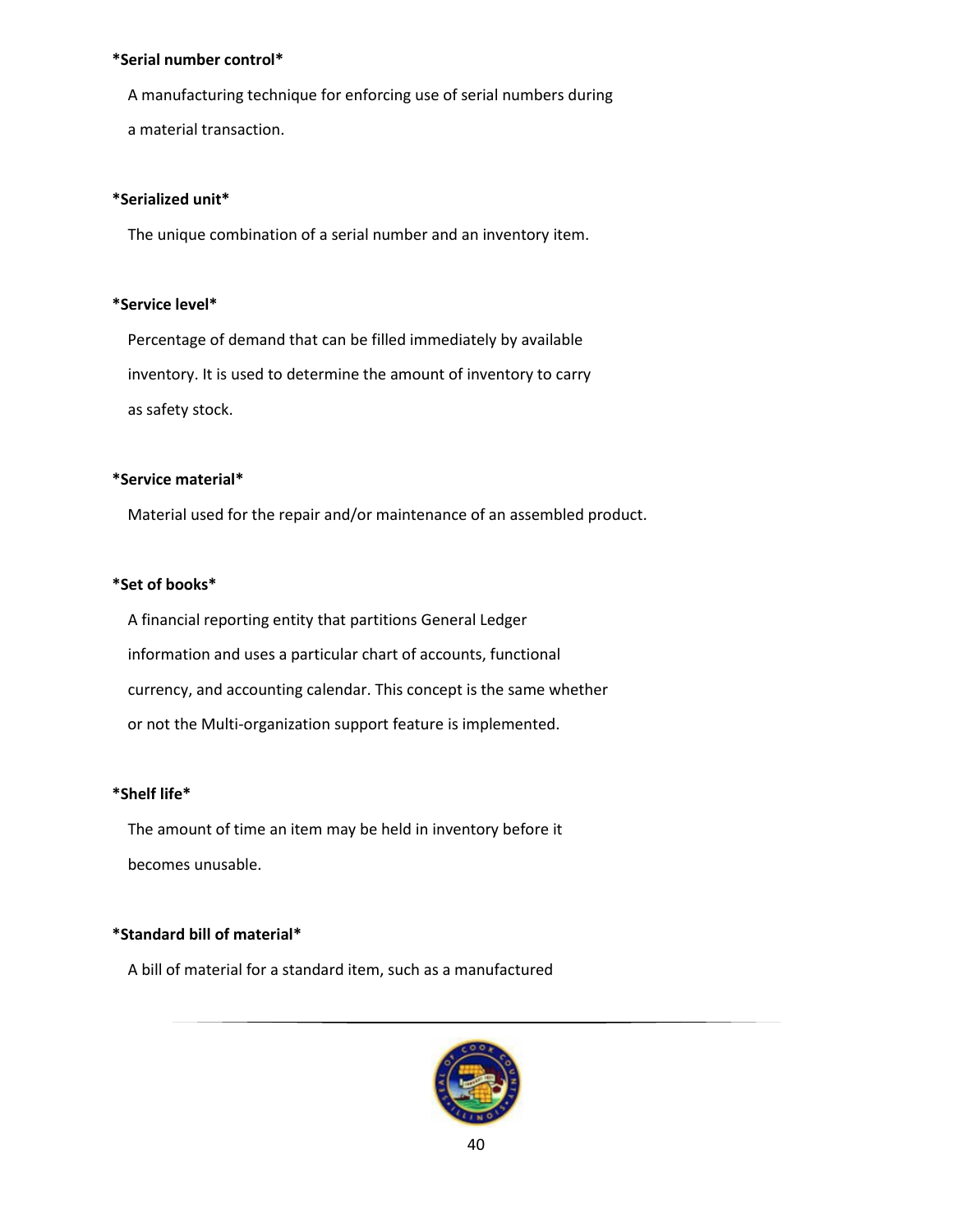product or assembly.

#### **\*Standard costing\***

 A costing method where a predetermined standard cost is used for charging material, resource, overhead, period close, job close, and cost update transactions and valuing inventory. Any deviation in actual costs from the predetermined standard is recorded as a variance.

### **\*Standard item\***

 Any item that can have a bill or be a component on a bill except planning items, option classes, or models. Standard items include purchased items, subassemblies, and finished products.

### **\*Standard purchase order\***

 A type of purchase order you issue when you order delivery of goods or services for specific dates and locations for your company. Each standard purchase order line can have multiple shipments and you can distribute the quantity of each shipment across multiple accounts. /See/ \*purchase order\*

## **\*Statistical forecasting\***

 A mathematical analysis of past transaction history, last forecast quantities, and/or information specified by the user to determine expected demand.

### **\*Subinventory\***

Subdivision of an organization, representing either a physical area

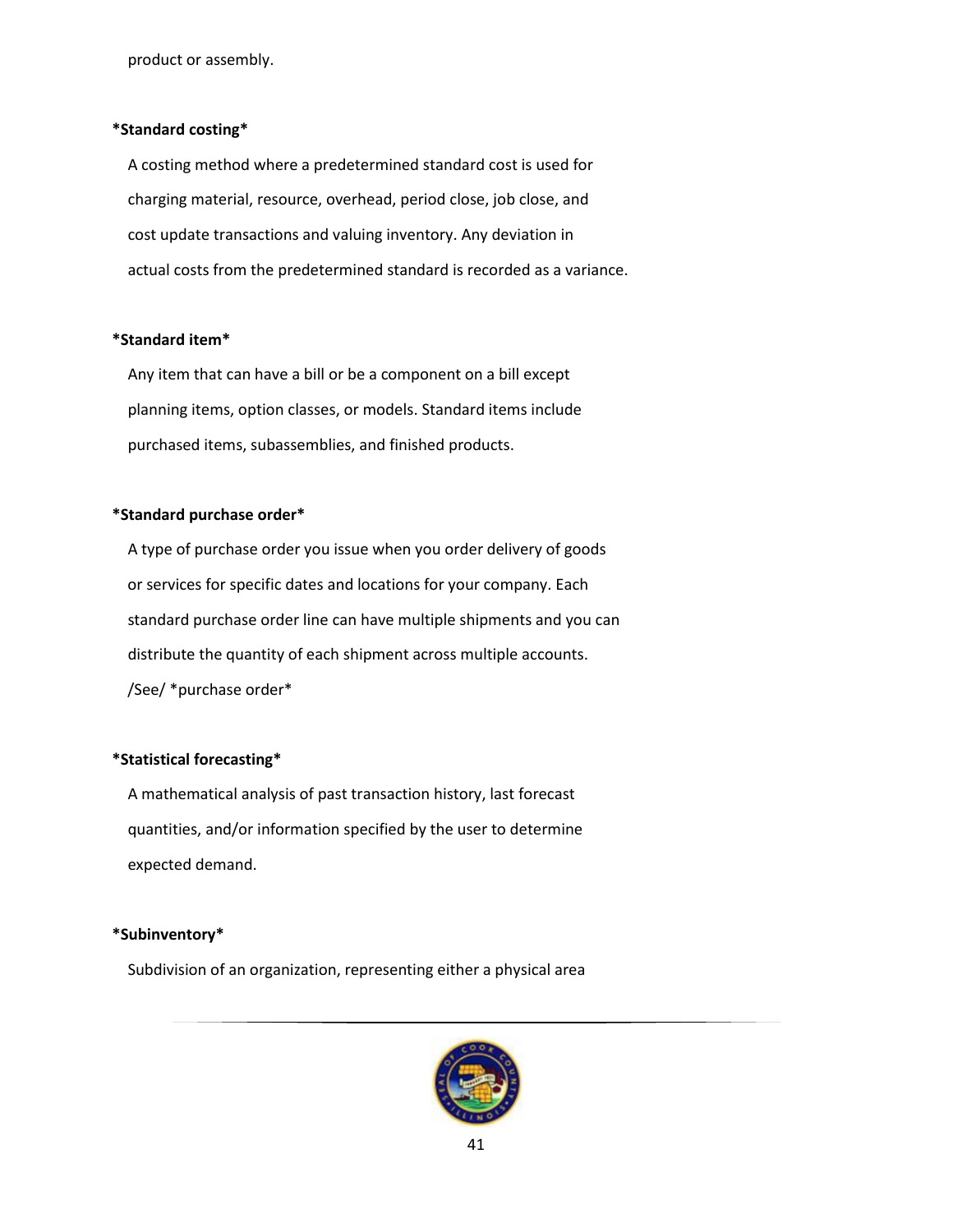or a logical grouping of items, such as a storeroom or receiving dock.

### **\*Substitute item\***

An item that can be used in place of a component. Master

Scheduling/MRP suggests substitutes items on some reports.

## **\*Supplier\***

Provider of goods or services.

## <span id="page-41-0"></span> **\*T\***

## **\*Time fence\***

 A policy or guideline established to note where various restrictions or changes in operating procedures take place. The planning process cannot create or reschedule orders within the planning time fence. This gives the planner the ability to stabilize the plan and thereby minimizing the nervousness of the system.

## **\*Transaction cost\***

The cost per unit at which the transaction quantity is valued.

## **\*Transaction interface\***

An open interface table through which you can import transactions.

/See/ \*open interface\*.

## \***Transaction manager\***

A concurrent program that controls your manufacturing transactions.

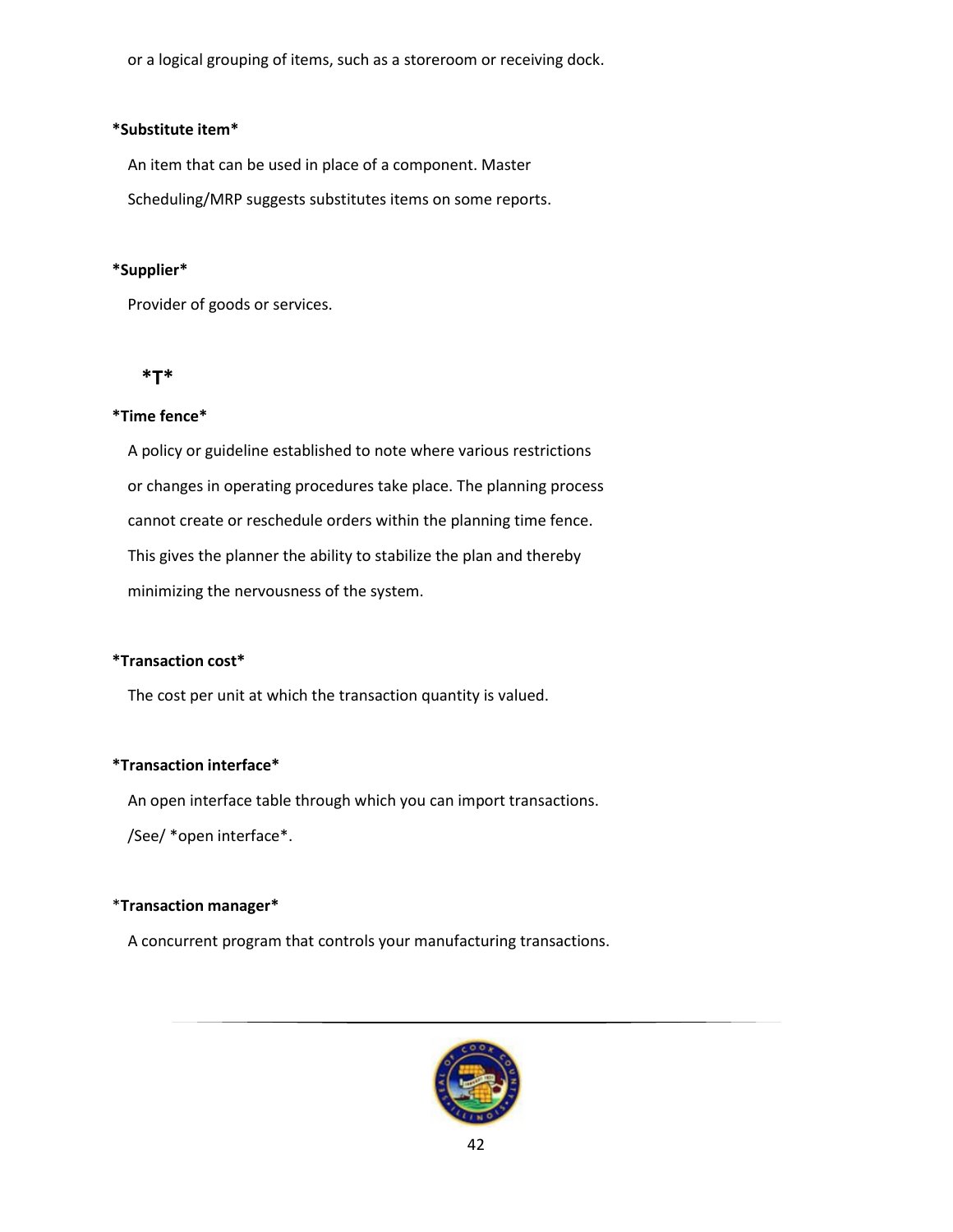## **\*Transaction quantity\***

The quantity of a transaction.

### **\*Transaction worker\***

 An independent concurrent process launched by a transaction manager to validate and process your manufacturing transactions.

## **\*Two-level master scheduling\***

 A technique that facilitates the forecast explosion of product groupings into related master production schedules. The top-level MPS is usually defined for a product line, family or end product while the second-level is defined for key options and components.

## <span id="page-42-0"></span>**\*U\***

## \***Unit of measure (UOM)\***

The unit that the quantity of an item is expressed.

## **\*Unit of measure class\***

 A group of units of measure and their corresponding base unit of measure. The standard unit classes are Length, Weight, Volume, Area, Time, and Pack.

#### **\*Unit of measure conversions\***

 Numerical factors that enable you to perform transactions in units other than the primary unit of the item being transacted.

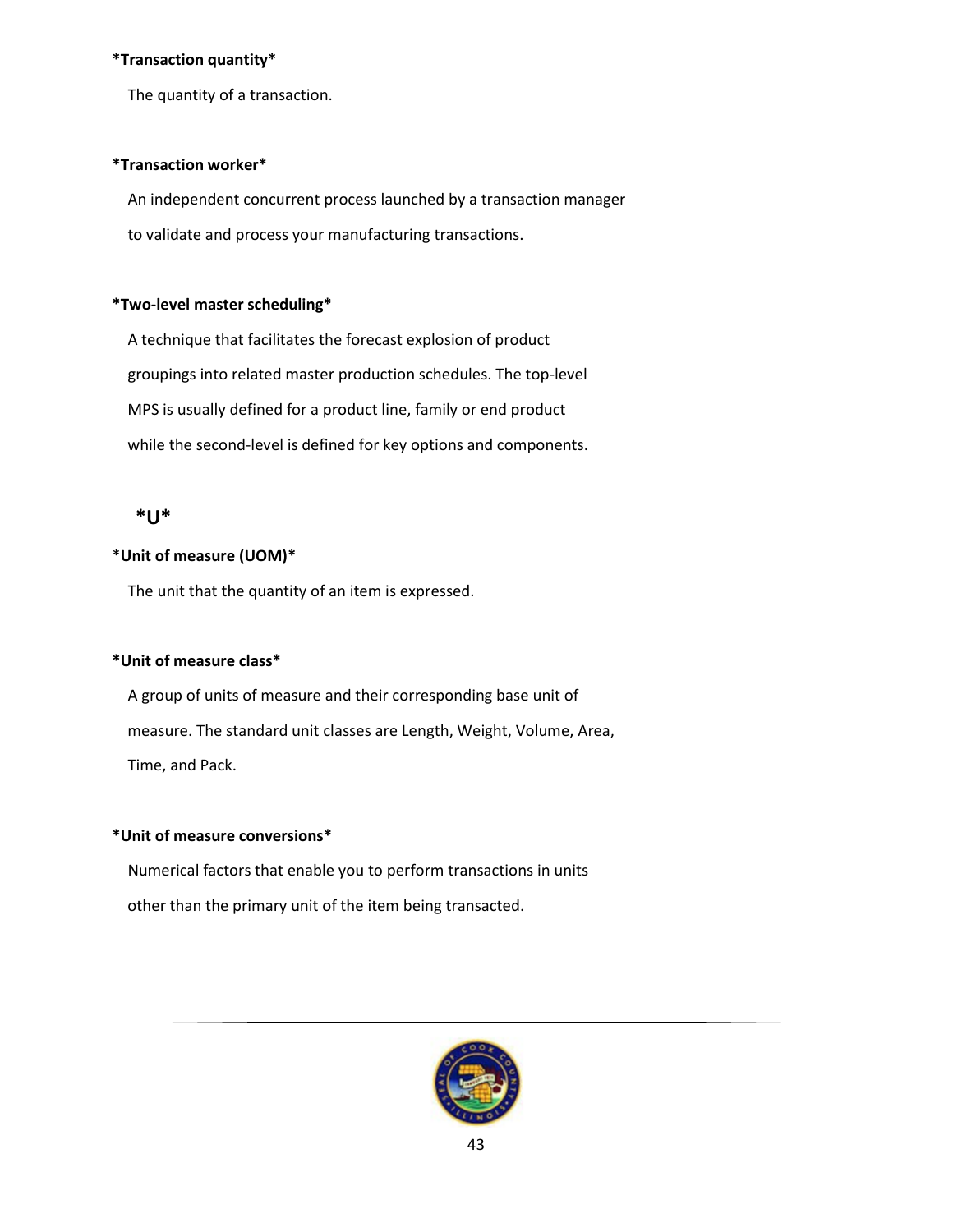### **\*Use-up item\***

 A revised component whose MRP-planned order date and lead time offset determine the effective date of the revised item.

## <span id="page-43-0"></span>**\*V\***

## **\*Value added\***

/See/ \*outside processing\*

## **\*Variable lead time\***

 The time required to produce one additional unit of an assembly. To compute an item's total lead time multiply variable lead time by order quantity, and add an item's fixed lead time.

## **\*Vendor\***

/See /\*supplier\*.

## <span id="page-43-1"></span>**\*W\***

## **\*Warehouse\***

/See/ organization.

## **\*Work in process\***

An item in various phases of production in a manufacturing plant.

This includes raw material awaiting processing up to final

assemblies ready to be received into inventory.

## **\*Workday calendar\***

A calendar that identifies available workdays for one or more